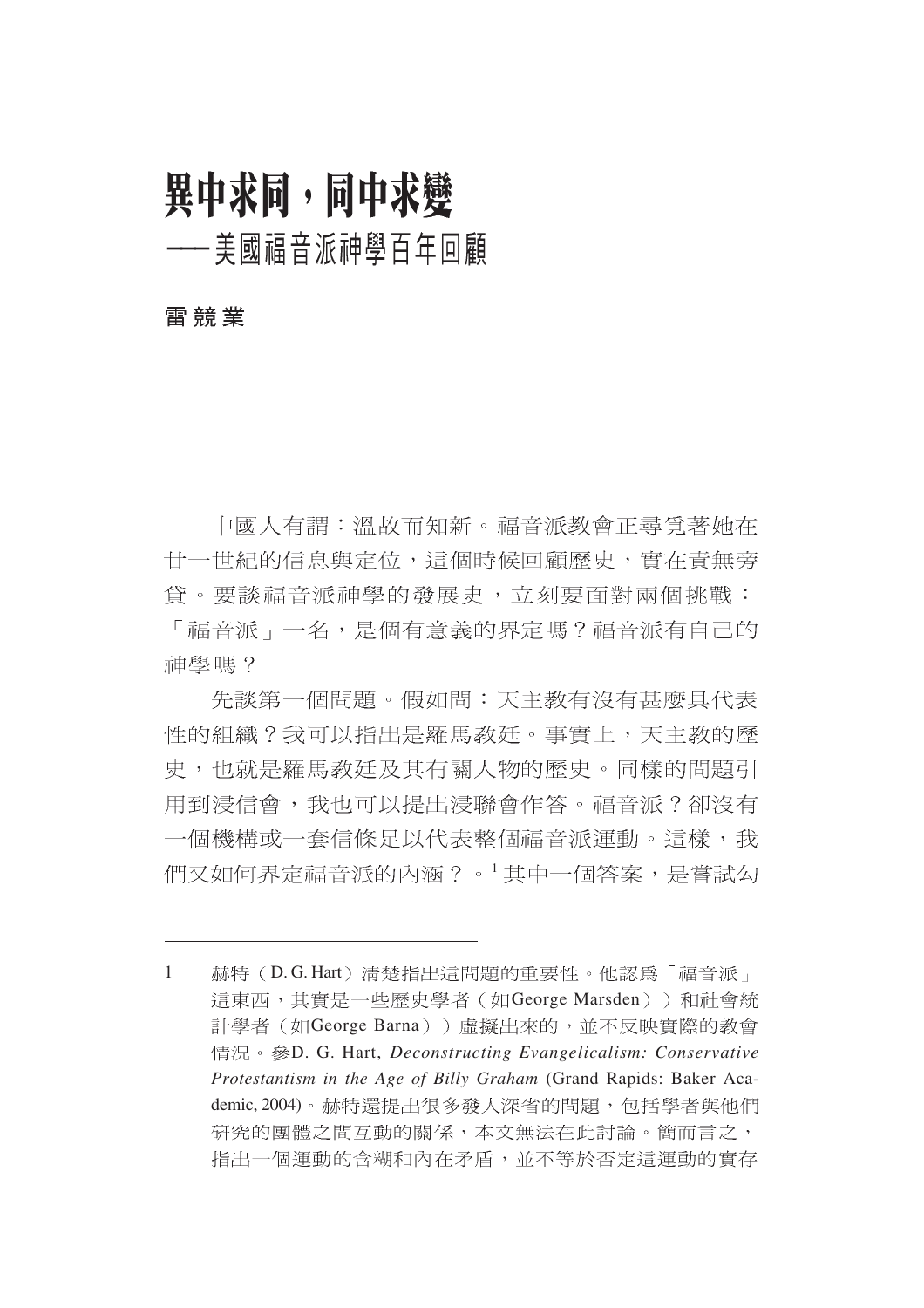劃福音派的信仰界線,再給予一個神學定義。2本文的進 路是把福音派看為歷史中的一個思潮運動,分析其起因與 發展,而不去衡量正統與否的問題。換言之,本文是透過 歷史敘事,繪出這運動中的神學變遷的輪廓。<sup>3</sup>在範圍方 面,由於歷史(英、美差會在中國以往的規模)、語言 (最多中國人懂得的外語是英文),以及美國的福音派對

- 2 巴刻(J. I. Packer)和奧頓(Thomas Oden)是這類答案的表表 者, 參J. I. Packer and Thomas Oden, One Faith: The Evangelical Consensus (Downers Grove: IVP, 2004) 。本書按神學的課題分類, 引錄多項福音派信仰宣言的教導,嘗試以此證明福音信仰的一 貫性。
- 3 本文既是綜覽,注腳會介紹有關的入門書籍。關於福音派的歷 史, 目前最具雄心的研究是: Mark Noll and David Bebbington, eds., *A History of Evangelicalism: People, Movements and Ideas in the English Speaking World* (Downers Grove: IVP, 2003) **H版五冊, 目前只出版了第一冊: Mark A. Noll, The Rise of Evan***gelicalism: The Age of Edwards, Whitefield and the Wesleys* Mark A. Noll, David W. Bebbington, and George A. Raylyk, eds., *Evangelicalism: Comparative Studies of Popular Protestantism in North America, The British Isles, and Beyond, 1700–1990* (New York: OUP, 1994)。關於美國基要派的歷史,經典作是: George Marsden, *Fundamentalism and American Culture: The Shaping of Twentieth Century Evangelicalism, 1870–1925* (New York: OUP, 1980) *Understanding Fundamentalism and Evangelicalism* (Grand Rapids: Eerdmans, 1991)。馬斯丹 (G. Marsden)和樂馬可 (M. A. Noll) 都可說是美國福音派歷史學家中的泰斗。又參D. G. Hart, *That Old-time Religion in Modern America: Evangelical Protestantism in the Twentieth Century* (Chicago: I. R. Dee, 2002); Daniel Reid et al., eds., *Dictionary of Christianity in America* (Downers Grove: IVP, 1990) 。

性。本文其中一個目的,便是要指出福音派能夠凝聚起來,是 由於有一組大家共同關注的問題作爲核心,同時福音派亦有一 組相關但非劃一的答案。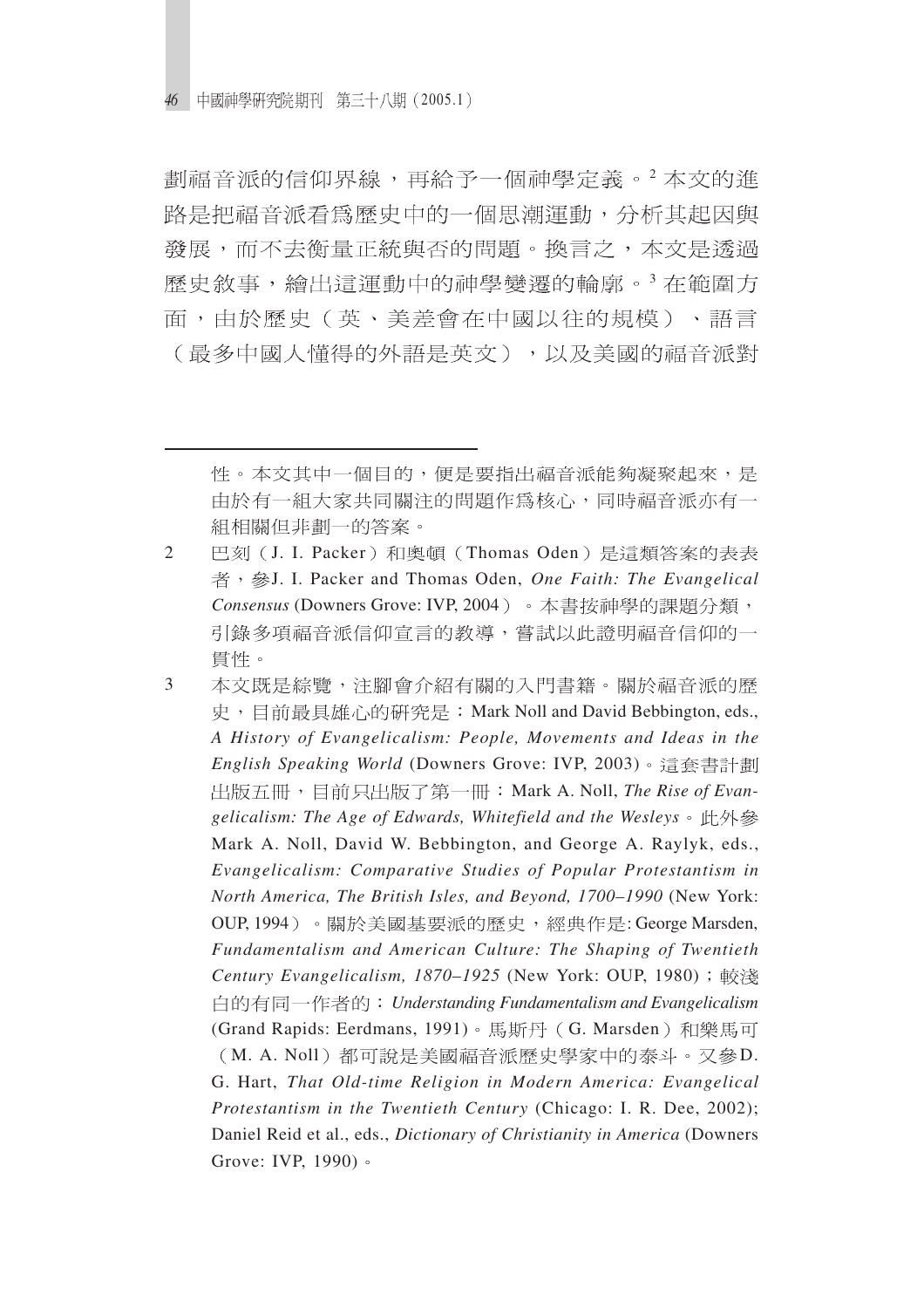世界各地華人教會影響最深等等因素,加上篇幅的限制, 我們會集中看美國福音派的歷史,特別是二十世紀初的基 要主義及二十世紀下旬新福音主義的發展。4

第二個問題是:福音派有神學嗎?又或問:「福音 派」是否只是一些空洞、缺乏反省的口號?5本文的第二 節選出三個在福音派中極具爭議的題目,以實例表明福音 派神學的闊度和深度。6

### (一) 歷史中的神學

雖然福音派沒有一套公認的信仰宣言,但仍可辨別出 一組共有的信念。我們根據畢炳棠(D. W. Bebbington)的 看法, <sup>7</sup> 將這些共同信念總結為四點: 1. 悔改重生; 2. 聖 經的權威;3. 行動主義——強調所有信徒均要投入教會的 使命,特別是傳福音和宣教;4. 強調普世的罪、十架的贖

在本文,「福音派」泛指持守下文所提四個要點的教會,「新 4 福音派」指五十年代開始尋求改良基要派的渾動。

<sup>5</sup> 提出此論點最有力的,可能是Mark Noll, The Scandal of the *Evangelical Mind* (Grand Rapids: Eerdmans, 1994); 以及David Wells, *No Place for Truth: Or Whatever Happened to Evangelical Theology?* (Grand Rapids: Eerdmans, 1993)。如上述赫特的作品,這些著作 都將福音派很多問題呈現出來。樂馬可和衛爾素(D. Wells)其 實不是說沒有福音派的神學家,而是說一般福音派教會及信徒 對神學頗爲冷漠。本文不會衡量他們的批評,但會指出一些福 音派內的神學資源。

<sup>6</sup> 專門談論福音派神學家的神學歷史的著作,包括: Gary Dorrien, *The Remaking of Evangelical Theology* (Louisville: Westminster John Knox, 1998); Stanley Grenz, *Renewing the Center: Evangelical Theology in a Post-Theological Era* (Grand Rapids: Baker Academic, 2000),  $1-183$ 

<sup>7</sup> David W. Bebbington, *Evangelicalism in Modern Britain: A History from the 1730s to the 1980s* (London: Unwin Hyman, 1989), 1–17.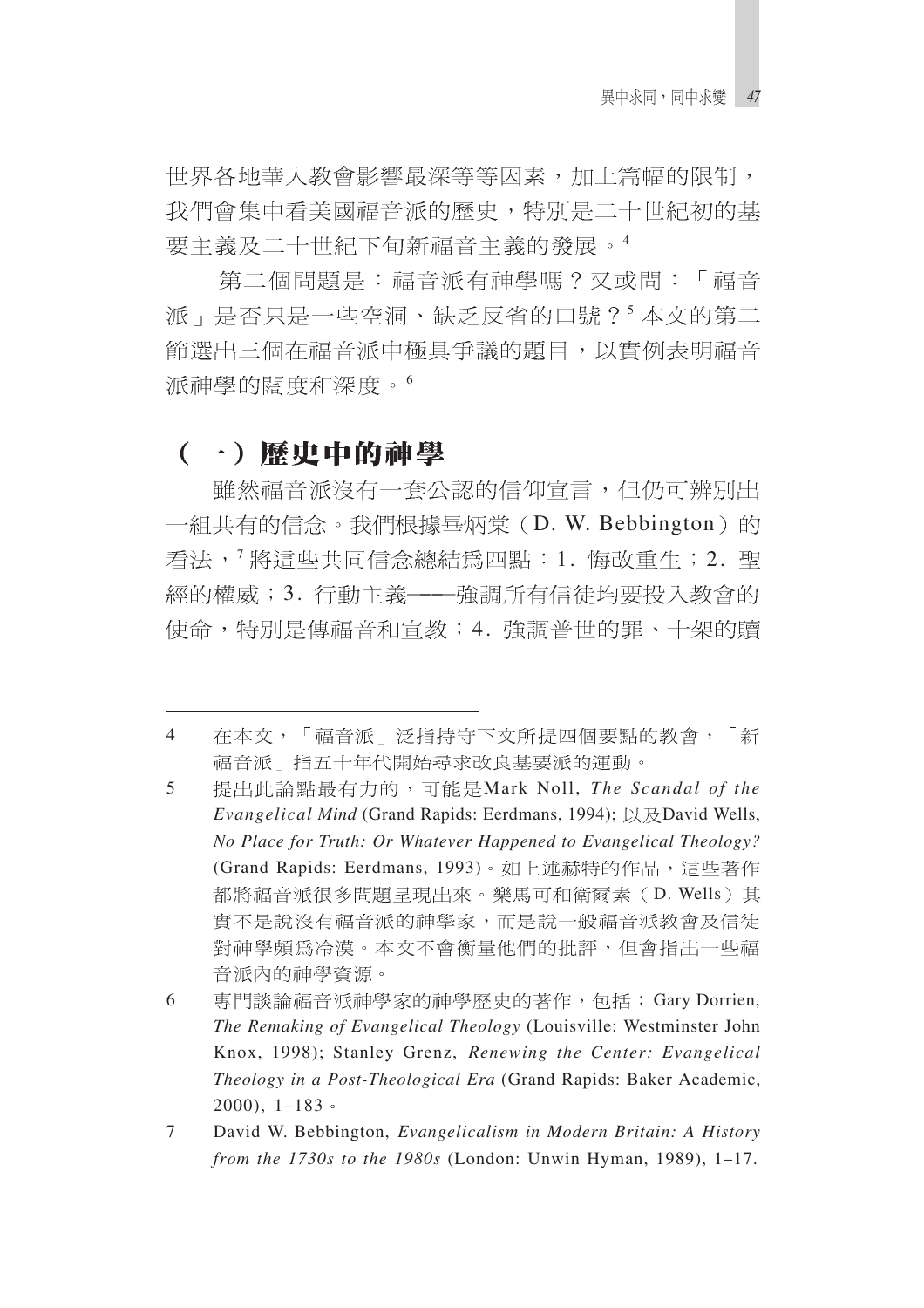罪及與神復和的道理。

不同的福音派傳統, 對這四點万相的輕重有不同的表 達,對每一點的詮釋亦不同,但沒有一個傳統會否定其中 任何一點,這也是福音派神學多個源頭的共通點。

福音派的神學,可說是源自十六世紀的宗教改革運 動。路德、加爾文等主張的唯獨恩典、唯獨聖經等信念, 都成爲福音派神學的根基。改革運動主要透過以下三個途 徑影響福音派:(一)十七世紀的英國清教徒。8清教徒 認為宗教改革運動更正了教會的信條,但還未更正信徒的 生活;他們要建立合乎聖經的教會,強調信徒須自省信心 的真僞,過聖潔的生活。清教徒在十七世紀大批移民到今 天美國的東北部,他們的信仰自然也成爲美國早期的主流 代表。(二)十七世紀末在德國開始的敬虔運動。9此運 動源於一些德國信徒對教義爭辯及空洞的信條主義的反 動,提倡敬虔重於信條,愛心勝過制度,傳福音勝過神學 研究。莫拉維亞弟兄會 (Moravian Brethren) 便屬於這傳 統。十八世紀的約翰衛斯理,亦深受這傳統及清教徒影 響。透過敬虔運動的作品,以及美國循道衛理公會在十九 世紀中驚人的增長,這種著重聖潔與實務的傳統亦成爲美 國教會傳統之一。(三)歐洲的新教經院神學(Protestant scholasticism)。此神學強調慎思明辨和嚴守信條,是新 教與天主教長久爭辯下,孕育出來的成果。這種神學影響

<sup>8</sup> J. I. Packer, *The Quest for Godliness* (Wheaton: Crossway Books, 1990).

<sup>9</sup> 戴頓(Donald W. Dayton) 指出這傳統為馬斯丹和樂馬可所忽視, *Discovering an Evangelical Heritage* (New York: Harper & Row, 1976)。敬虔運動的一些經典,收錄在Peter C. Erb, ed., *Pietists: Selected Writings* (London: SPCK, 1983)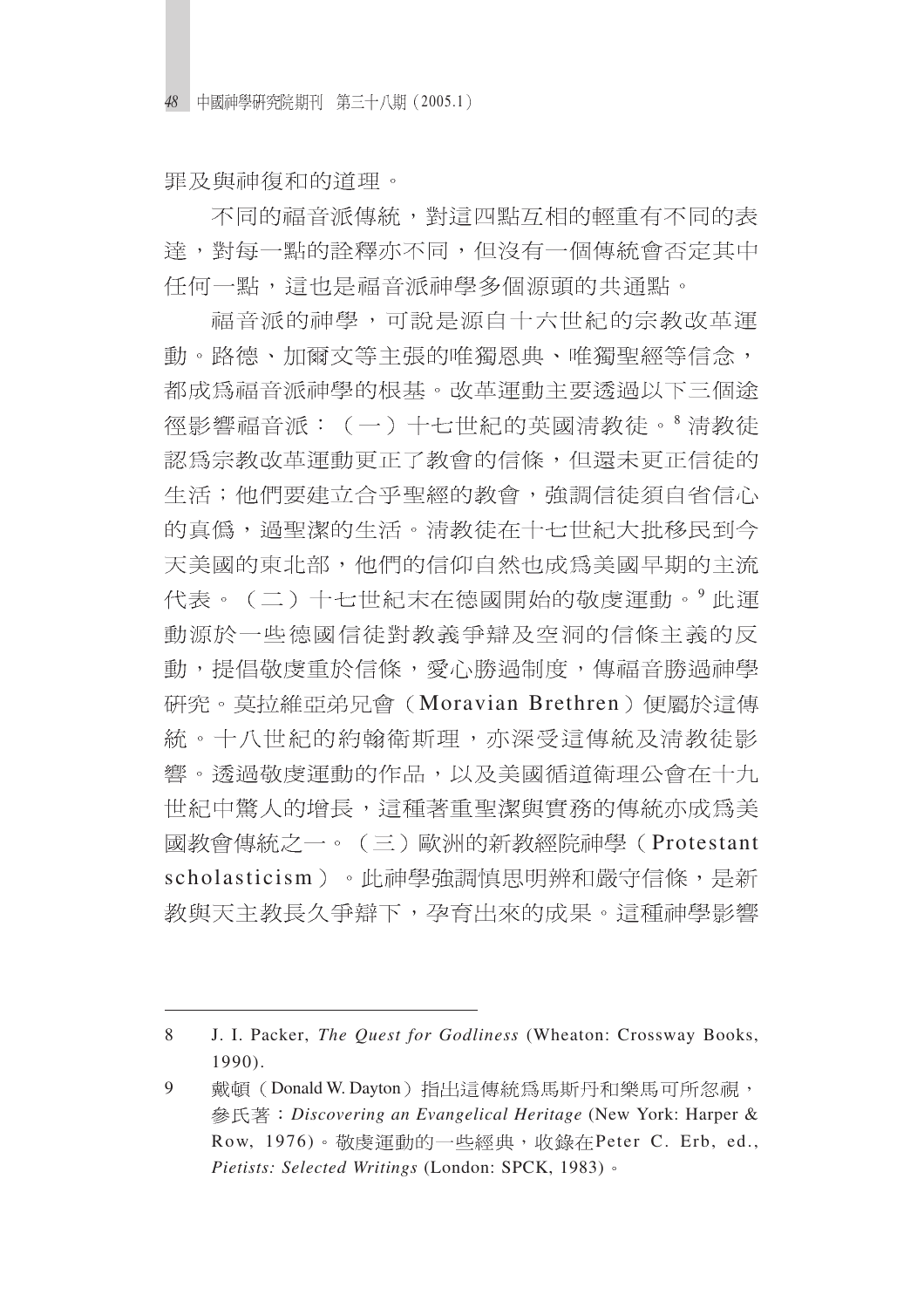了十九世紀一些美國神學院(如普林斯頓)的教育模式, 爲信仰奠下理性的根基。

除了這些源自歐洲的影響,在美國本土最重要的傳 統,要算兩次的大復興。那些從小在教會長大的信徒,往 往在理性上認同父母的信仰,卻沒有明顯的重生經驗。清 教徒移民到美洲後,其中一種改變,就是只有具備明顯的 悔改重生經驗的信徒才能成爲會友。10於是出現了周期性 的復興,教會中忽然有大批人同時有重生的經驗,特別是 十八世紀中旬的第一次大復興, 在懷特腓德(G. Whitefield)的巡迴佈道下,範圍漏及當時英國在美洲殖民 地的沿海多個州份。11十九世紀初,美國的邊界迅速向西 擴展,教會的發展追不上,於是開始流行大型的奮興佈道 會。這些聚會帶給很多人極興奮的屬靈經驗,十九世紀上 旬遂有第二次大復興,範圍遍及整個獨立不久的美國。在 神學上,兩次的復興有明顯分別。第一次大復興的領導者 懷特腓德和愛德華滋 (Jonathan Edwards) 都相信預定論 等改革宗信條;第二次大復興的領袖如芬尼(Charles Finney),則強調人的選擇和社會道德的改革。相同的是 兩者都堅持信徒要有重生的經驗,這亦成為整個福音派的 傳統。

從以上的歷史,可以看到福音派的根頗為多元化,所 以她的神學也是多元化的。那麼這些傳統的統一性到底何 在?確實,在十九世紀中旬,這些傳統各自發展,甚至互

<sup>10</sup> Edmund S. Morgan, *Visible Saints: The History of a Puritan Idea* (Ithaca: Cornell Univ. Press, 1963)

<sup>11</sup> Edwin S. Gustard, *The Great Awakening in New England* (New York: Harper, 1957)。同時期在英國和威爾斯亦有大復興,參Noll, Rise *of Evangelicalism*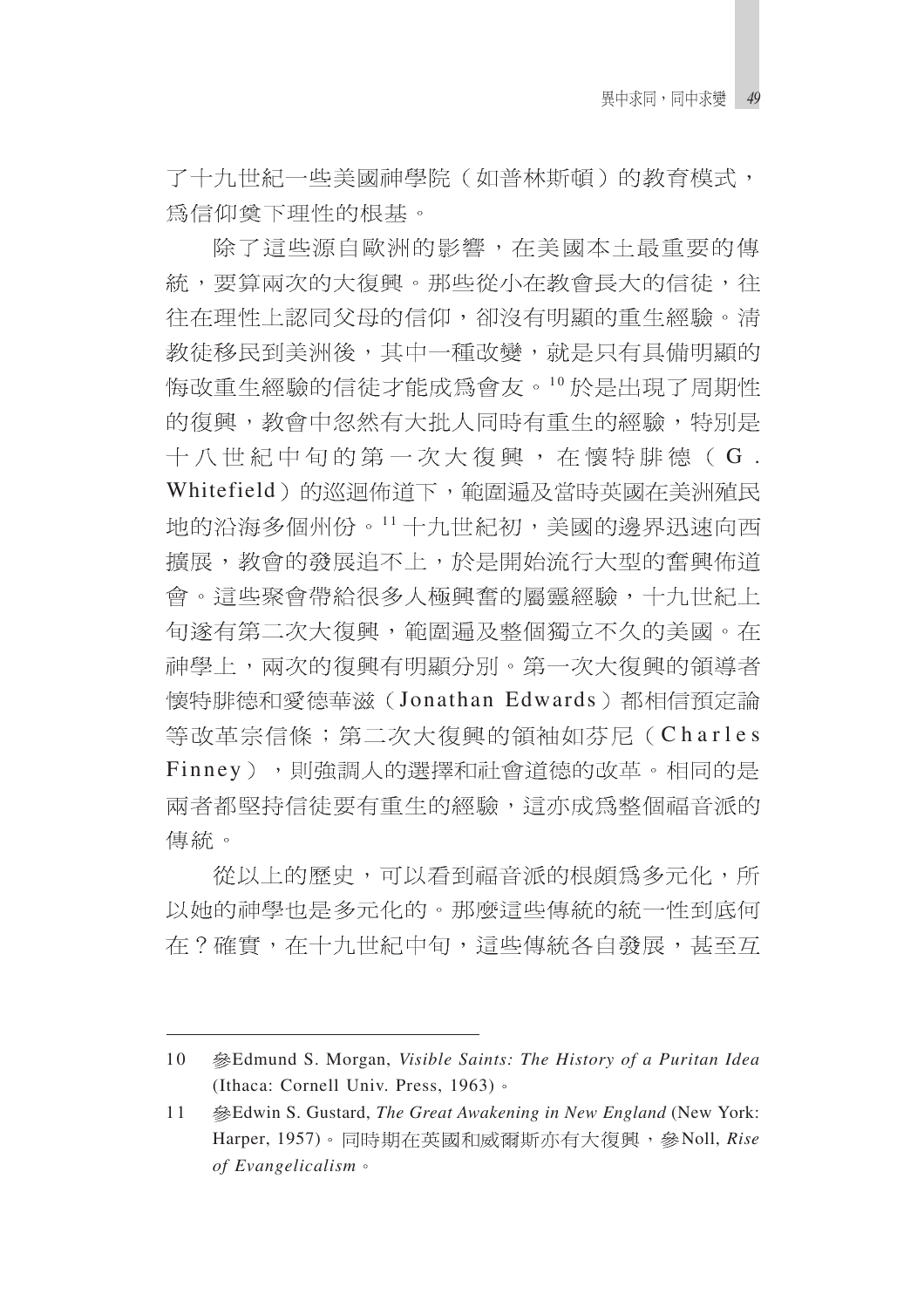相批評。12 到十九世紀末、二十世紀初,驅使它們合作 的,是一個共同的敵人——現代主義,13而基要主義就是 教會在二十世紀初力抗現代主義的運動。簡而言之,現代 主義的目的,是要把信仰與所謂現代科學結合,包括自然 科學及人文科學。

先談白然科學。美國的淸教徒一般都擁戴牛頓的新科 學,認為自然定律彰顯了神的智慧。聖經的家譜,以前被 視為表示地球只有四千多年歷史,十九世紀地質學的研究 似乎否定了這個可能,但一般教會很快就改變對家譜的了 解,接納地質學的理論。不過,達爾文的進化論卻嚴重地 分化了教會。現代主義把進化的思想融入其神學,強調神 在世界的臨在(immanence),而宗教就是推動世界進步 的一股力量。部分保守的教會紛紛攻擊進化論,認爲這理 論必然否定人具有神的形象,否定人的天良,必會導致社 會的道德敗壞。不斷的辯論使雙方的論點更趨兩極化,高 潮是1925年的史高普一案。當時曾是美國總統候選人的白 賴恩(William Jennings Bryan)控告一名教師史高普 (John T. Scopes) 違反田納西州法律,在學校教授進化 論。白賴恩雖然表面上勝訴,卻被傳媒繪書成一個固執又 無知的老頭。此案象徵了美國主流社會對當時基要派信徒 的印象:熱心有餘,思想狹窄。14

13 現代主義亦稱自由主義。它在美國興起的歷史,參W. R. Hutchison, *The Modernist Impulse in American Protestantism*, new ed. (Durham, NC: Duke Univ. Press, 1992)  $\circ$ 

<sup>12</sup> 較著名的有衛斯理和懷特腓德關於預定論的爭辯,參Noll, Rise of *Evangelicalism*, 122–23

<sup>14</sup> 有關淮化論的爭辯和創浩科學的歷史,參Ronald L. Numbers, *Darwinism Comes to America* (Cambridge, MA: Harvard Univ. Press, 1998); idem, *The Creationists* (Berkeley: Univ. of California Press, 1993)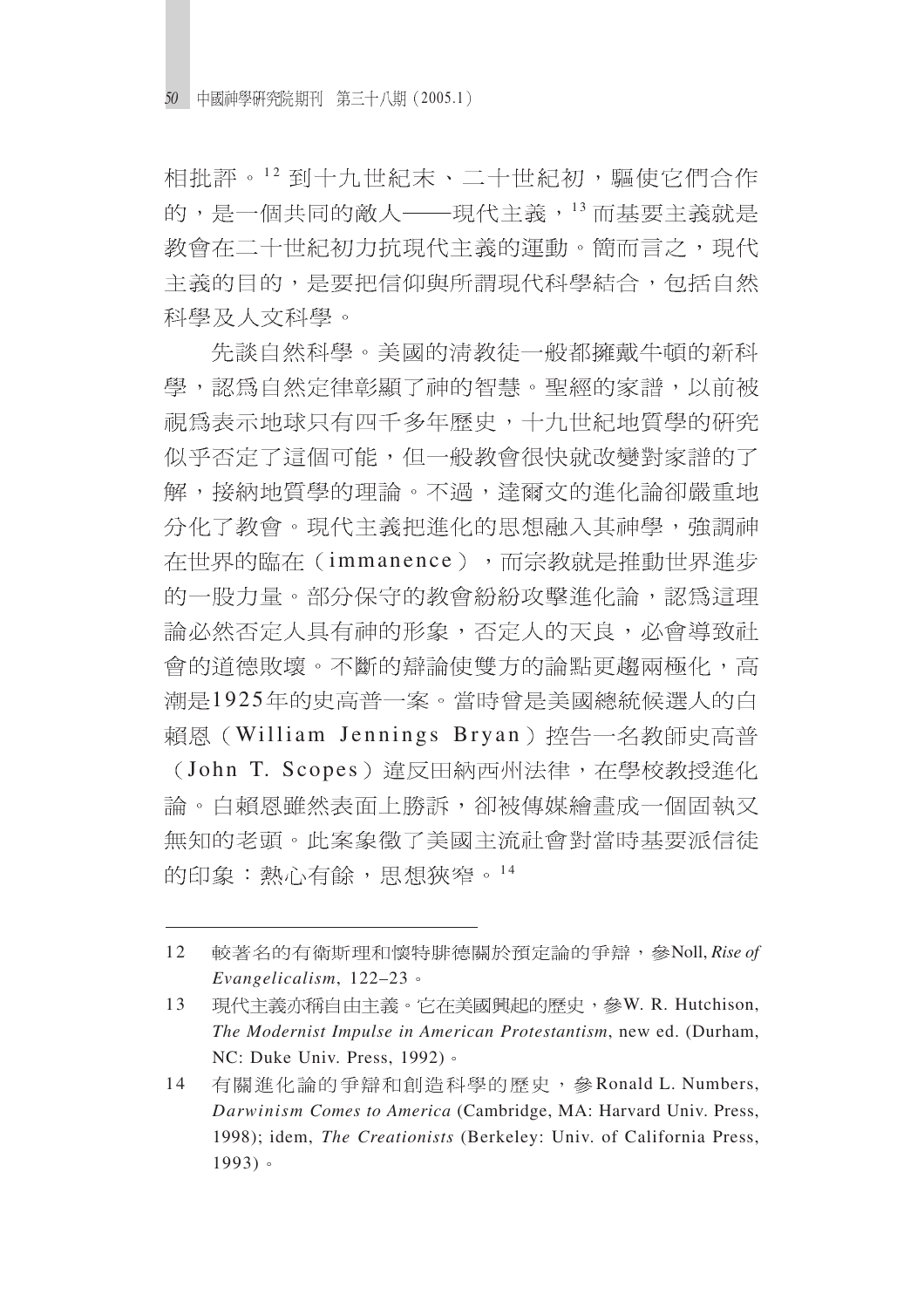人文科學所帶來最大的衝擊,要算聖經批判。雖然德 國早在十八世紀已有各類批判理論,但美國的學術圈子到 十九世紀末,才廣泛接受德國的各種理論。1884年聖經研 究學會(Society of Biblical Literature)的成立, 便代表擁 護批判已成為新的學術標準。基要主義者認爲聖經批判否 定聖經的可靠性,於是高舉聖經的權威。例如華菲德

(Benjamin B. Warfield) 從1881年開始撰寫一系列文章, 闡 述聖經是神的感應、神的啓示、完全無誤等教義,<sup>15</sup>成爲 基要派神學的經典。在信徒大眾的層面,基要派教會敵視 主流神學院的教導, 遂興起了讀經大會的運動, 各地來自 不同宗派的信徒在營會中相聚數天,聽著名的講員講解聖 經,最有名的首推1875年開始的尼加拉瓜讀經大會 (Niagara Conference)。透過這些大型聚會,時期學派和 聖潔運動的教訓,漸漸成爲了基要教會的神學傳統。

現代主義神學最明顯的特色,可算是包容性和神的臨 在性。關於後者,期刊另有專文從社會關懷的角度去討 論。至於包容性的問題,可以美國北部長老會 (Presbyterian Church, USA)作為例子。1910年長老會的 大會中,在保守的基要派帶領下,通過要求所有將會接受 按立的牧師認同以下五點:1. 聖經完全無誤;2. 耶穌是童 貞女所生;3. 耶穌是代罪的祭;4. 耶穌的肉體復活;5. 耶 穌的神蹟都是事實。然而,1924年,一群長老會的牧師齊 集紐約州的奧本(Auburn),發表《奧本認信宣言》 (Auburn Affirmation),認為以上五點只是一種神學詮 釋,反對以它們作爲信仰正統與否的測試標準。宣言廣受

<sup>15</sup> 這些文章收錄在Benjamin B. Warfield, *The Inspiration and Authority of the Bible*, ed. Samuel G. Craig (Philadelphia: Presbyterian & Reformed, 1970)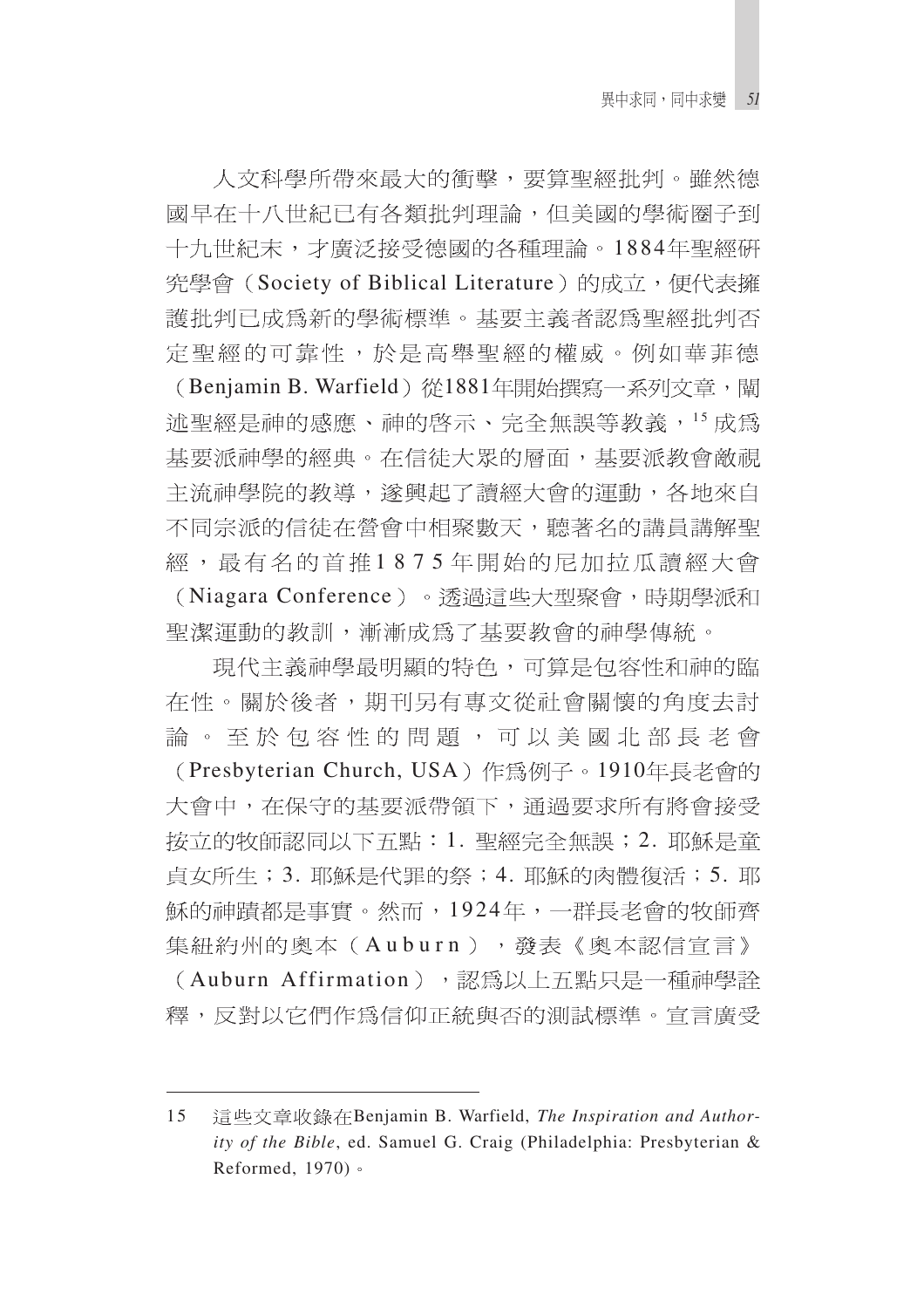歡迎,長老會大會其後於1926年涌過信仰可有多元化的詮 釋,代表基要派已變成少數派。

面對多元化的挑戰,基要派強調基要的信條不可更 改,並且它們是確實可信的。1910至1915年間,加州富翁 史超活(Lyman Stewart)自資出版一套共12冊的《基要信 仰》(The Fundamentals), 贈送了約三百萬份給世界各 地的傳道人。這套書由多位學者傳道人執筆,目的不是提 升學術水準,而是把基要派與現代主義的各種分歧臚列出 來,鼓勵信徒持守真道,既辯道亦培靈。《基要信仰》遂 成為基要派一幅辯道的旗幟,而基要派這名稱,亦在該書 出版後開始漸漸流行。

1920至1950年可稱為分家的年代。基要派領袖眼見信 仰之戰在主流文化和宗派總會都連場敗北,遂抱著潰民心 態,自立新的宗派與神學院,與邪惡世代和叛教之徒劃清 界線。這種分裂,在長老宗和浸信會中尤其嚴重。16第二 次世界大戰後,開始有新福音派17的出現。簡而言之,新 福音派延續基要派持守真理的目標,但拋開了遺民心態, 願與主流社會和學術界打交道,正面影響教會和社會。

新福音派的成就,可以岳勤格(Harold John Ockenga)和葛培理 (Billy Graham) 為代表。由1936年開 始,岳勤格即為波士頓公園街公理宗教會(Park Street Congregational Church)的牧師。他認識了一批在哈佛大

<sup>16</sup> 這時期較著名的產品,有威斯敏斯特神學院(Westminster Theological Seminary, Philadelphia)、正統長老教會 (Orthodox Presbyterian Church) 、 官道浸信會 (Conservative Baptist Association) 和丹佛神學院 (Denver Seminary) 。

<sup>17</sup> 岳勤格 (H. J. Ockenga) 率先採用這名稱,用意是要重現十九世 紀著重奮興佈道和改革社會的福音派。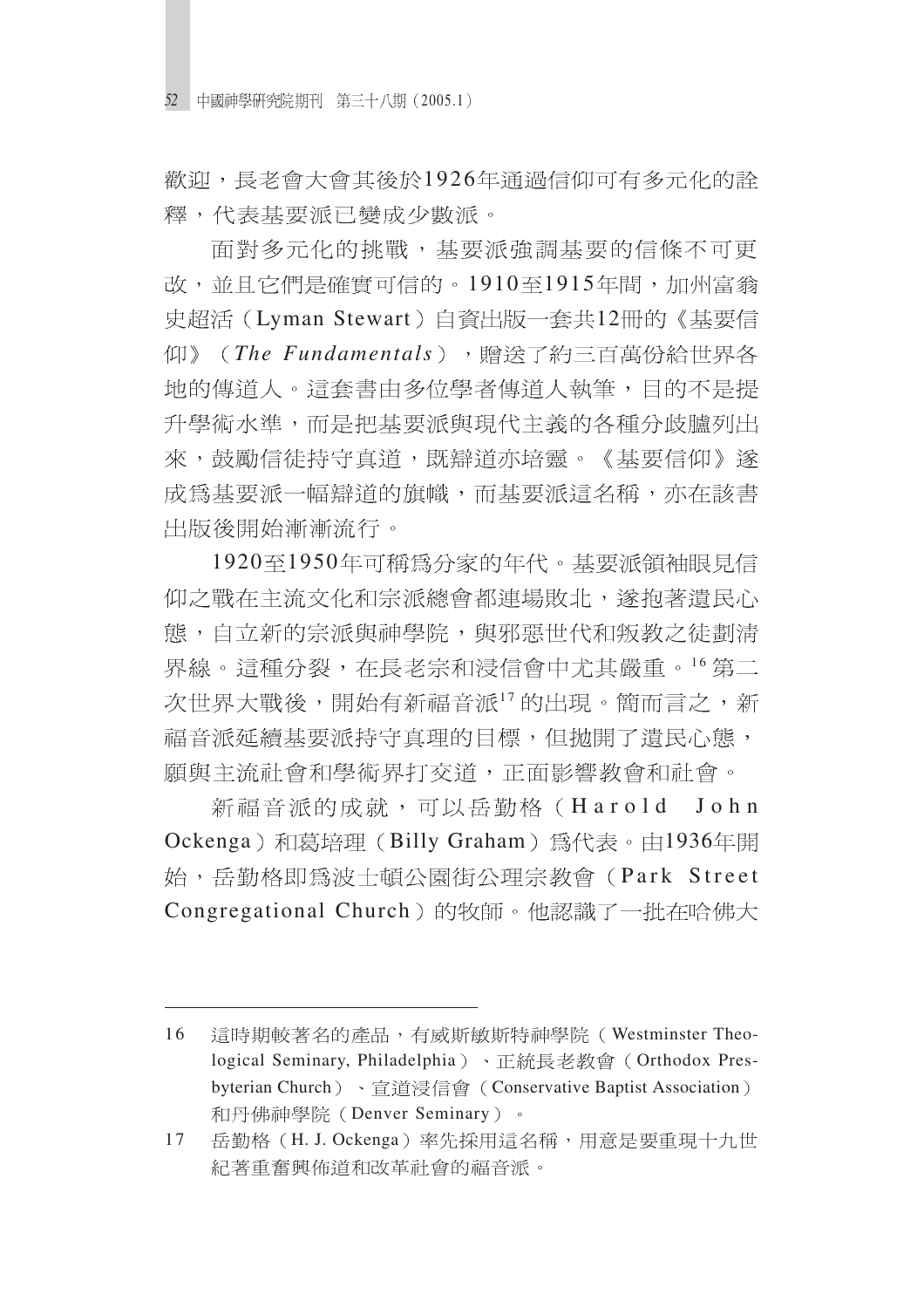學和波十頓大學唸書的年輕基要派學者,發覺大家都有心 改革基要派,希望透過嚴謹的學術研究宣揚真理。1947 年,岳勤格出任剛成立的福樂神學院(Fuller Theological Seminary)<sup>18</sup>首位院長,初期的老師有三位是從哈佛大學 拿到博士學位的,19他們都成爲福音派神學院神學家中的 新星。另一方面,岳勤格嘗試集合信徒的力量去影響社 會, 在1942年與韋艾維 (J. Elwin Wright) 一同組織美國福 音派聯會 (National Association of Evangelicals), 口號是 「同流而不合污」(Cooperation without Compromise)。 加入NAE的教會或個人,只需認同NAE的神學和使命,而 不用脫離原本的宗派。NAE的規模迅速增長,其他福音派 組織亦相繼成立,較突出的有1949年組成的福音派神學協 會(Evangelical Theological Society),都是採取不排斥的 立場,使福音派的聲勢日益壯大。

葛培理是福音派中的超級巨星,蜚聲國際,甚至獲邀 爲歷任美國總統的就職禱告。他在福音派歷史中的重要 性,在於他無意中成爲了基要派與福音派的分野線。1949 年,葛培理在一次奮興佈道會中一夜成名;在傳媒的推動 下,成爲美國大眾文化的一位英雄。葛氏憑著他的聲名, 號召主流宗派參與他的佈道事工,目的是廣傳福音。主流 教會希望藉葛氏吸納新的會友,不少都願意與他合作;但 一些教會卻不滿意他把決志者介紹到主流教會去,最終在 1957年的紐約佈道會與他分道揚鑣,成為新的基要派,與

<sup>18</sup> 傅察理 (Charles E. Fuller) 當時主持一個極受歡迎的福音廣播節 目,是神學院創校時期的主要經濟支持者。有關福樂神學院的 歷史, 參George Marsden, *Reforming Fundamentalism: Fuller Seminary and the New Evangelicalism* (Grand Rapids: Eerdmans, 1987)

<sup>19</sup> Ell George E. Ladd, Edward J. Carnell, Paul K. Jewett .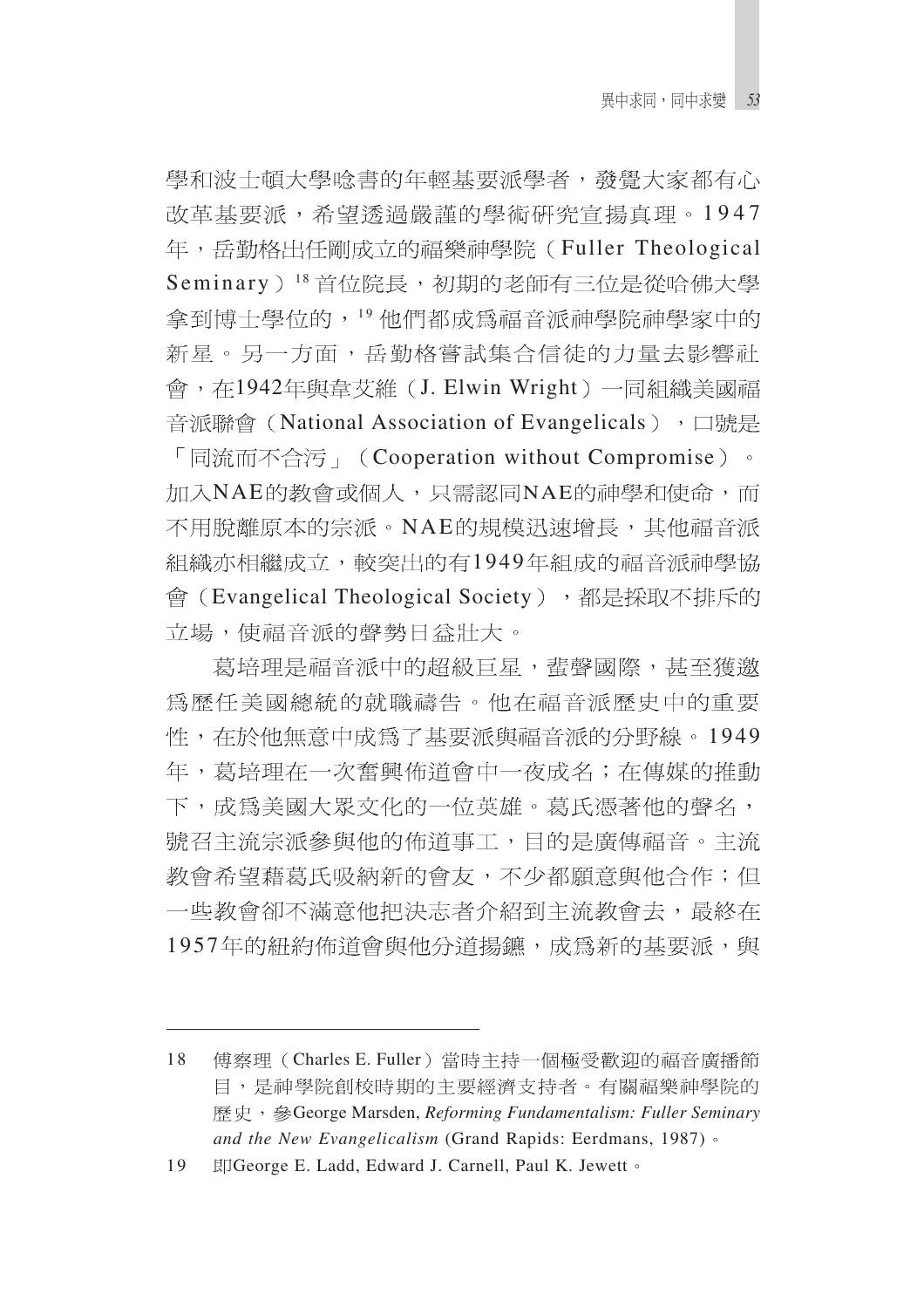支持葛氏的福音派分庭抗禮。無論如何,與葛氏合作的圈 子越來越廣。1974年,葛培理與司徒德(John Stott)合作 帶領的洛桑世界福音會議,把福音派的旗幟在全球升起。 支持葛氏的人視此為神國的新紀元,認為福音派已從緬懷 過去的繭中被釋放出來, 團結力量去宣揚福音; 反對者卻 視此為世俗精神的勝利,認爲他們重視人數過於真理,強 調包容過於聖潔,高舉人的努力過於神的榮耀。20

關於葛培理的對立意見,反映了福音派內不同傳統的 矛盾。葛氏可說是承繼了敬虔主義和復興運動的傳統,強 調悔改重生的經驗多於信仰的細節,著重聖經的道德權威 多於知識權威。21反對他的人則承繼了新教經院神學的傳 統,對他們而言,客觀真理勝過主觀感受,神學正統勝過 改造社會。雖然兩個傳統並不是水火不容,卻也不會自動 地合作無間。

回顧新福音派從1950年到今天的發展,早期領袖的很 多夢想,今天已成爲事實。福音派的神學院規模可觀,福 音派釋經書的學術水準廣被尊重,福音派的輿論爲美國政 客所重視,福音派教會的增長亦成為昔日的主流宗派羨慕 的對象。但成功也帶來了身分危機。如上文曾指出的,二 十世紀初,令福音派各傳統聯合一致的,是一個共同敵 人——現代主義。當時的現代主義似乎是個百人,今天高 等學府中的神學卻沒有甚麼主流思潮,福音派神學缺乏了

<sup>20</sup> Iain H. Murray, *Evangelicalism Divided: A Record of Crucial Change in the Years 1950 to 2000* (Edinburgh: Banner of Truth Trust, 2000). 此書頗能代表反對者對英國福音派的看法,作者認爲葛培理、 司徒德和巴刻都已在真理上妥協讓步。

<sup>21</sup> 九十年代流行的守諾者運動 (Promise Keepers) 是這傳統的另一 例子。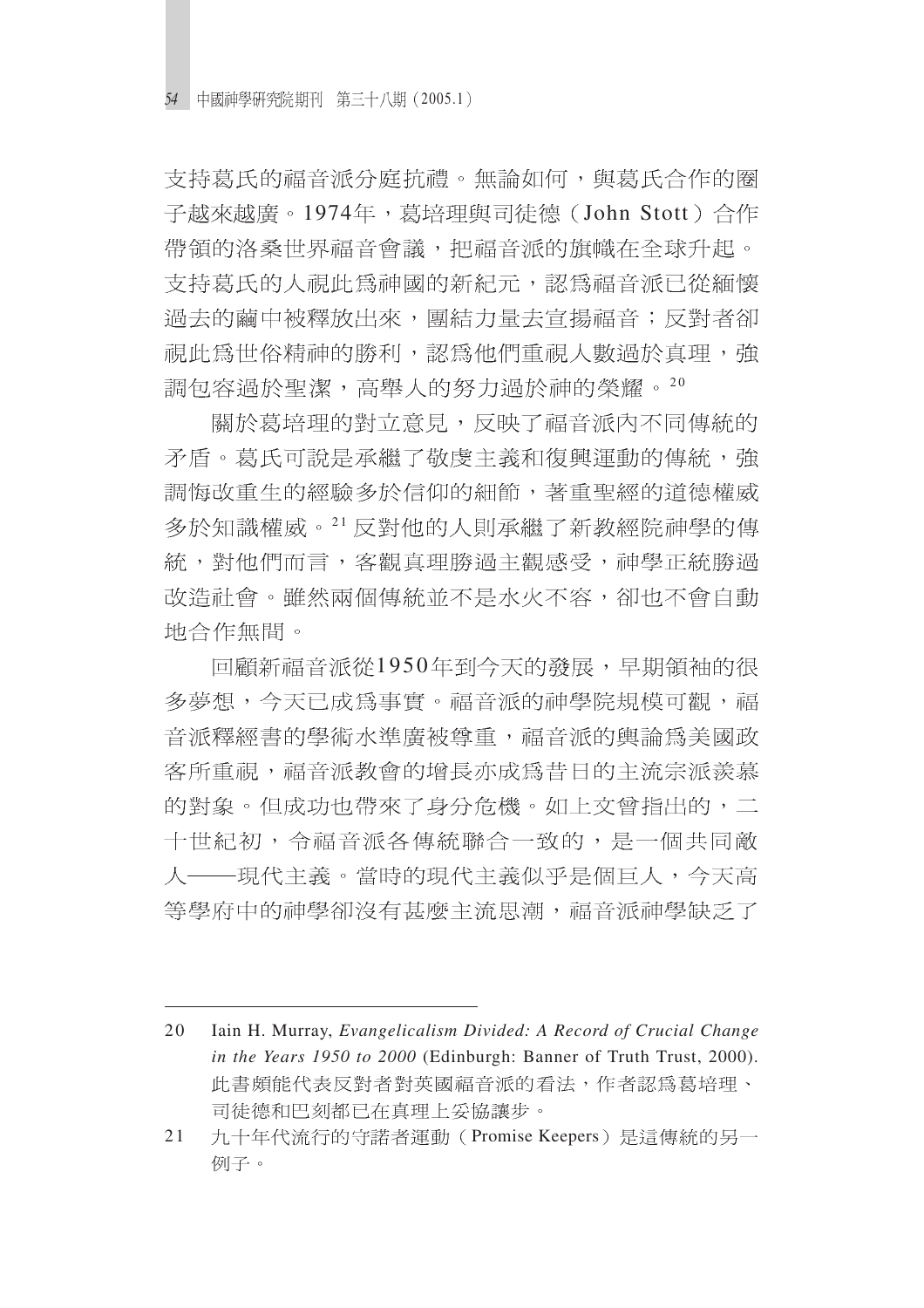明顯的敵人,亦再沒有潰民心態,也就容易在不知不覺中 吸納了主流社會的思想,令自己的身分趨於模糊。22上文 提到,新福音主義的目的,一方面是保持基要派的正統信 仰和基層工作, 23 另一方面是改善表達信仰的方式, 提倡 愛神不等於恨惡學術,捍衛真理不等於唇槍舌劍,追求聖 潔不等於孤芳自賞……,這些都是寶貴的功課。可是同一 的熊度和方法,並不能代替信念上的合一。當福音派由捍 衛過去的傳統,發展到今天要重新詮釋這些傳統,由抗議 者變成領導者的角色時,福音派的神學家提出了彼此迥然 不同的方向。24 在意見紛紜的情況下,福音派作爲一個合 一的運動,仍可持續下去嗎?今天,福音派神學界所面對 的迷茫,究竟是神學有突破性發展之前的創造性摸索,還

<sup>22</sup> 除了梅理安 (Iain H. Murray) 等從神學角度指出這危機, 韓特 (James D. Hunter) 亦從社會學角度探討。後者曾對福音派神學 院的學生進行調查,發現這危機的確存在。參James D. Hunter, *Evangelicalism: The Coming Generation* (Chicago: Univ. of Chicago Press, 1987) 。

<sup>23</sup> 基要派在1920至1950年間,似乎是在社會中打退堂鼓,實際上卻 是在傳福音和教導信徒的工作上養精蓄銳。參Joel A. Carpenter, *Revive Us Again: The Reawakening of American Fundamentalism* (New York: OUP, 1997)

<sup>24</sup> 一個明顯的例子是正統神學與後現代主義的關係。提出兩者應 結合的有: Grenz, *Renewing the Center*, 184-248; Nancey Murphy, *Beyond Liberalism and Fundamentalism: How Modern and Postmodern Philosophy Set the Theological Agenda* (Valley Forge: Trinity, 1996) 等。持相反意見的有: Douglas Groothuis, *Truth Decay: Defending Christianity against the Challenges of Postmodernism* (Downers Grove: IVP, 2000); David Wells, *God in the Wasteland: The Reality of Truth in a World of Fading Dreams* (Grand Rapids: Eerdmans, 1994), 216– 24等。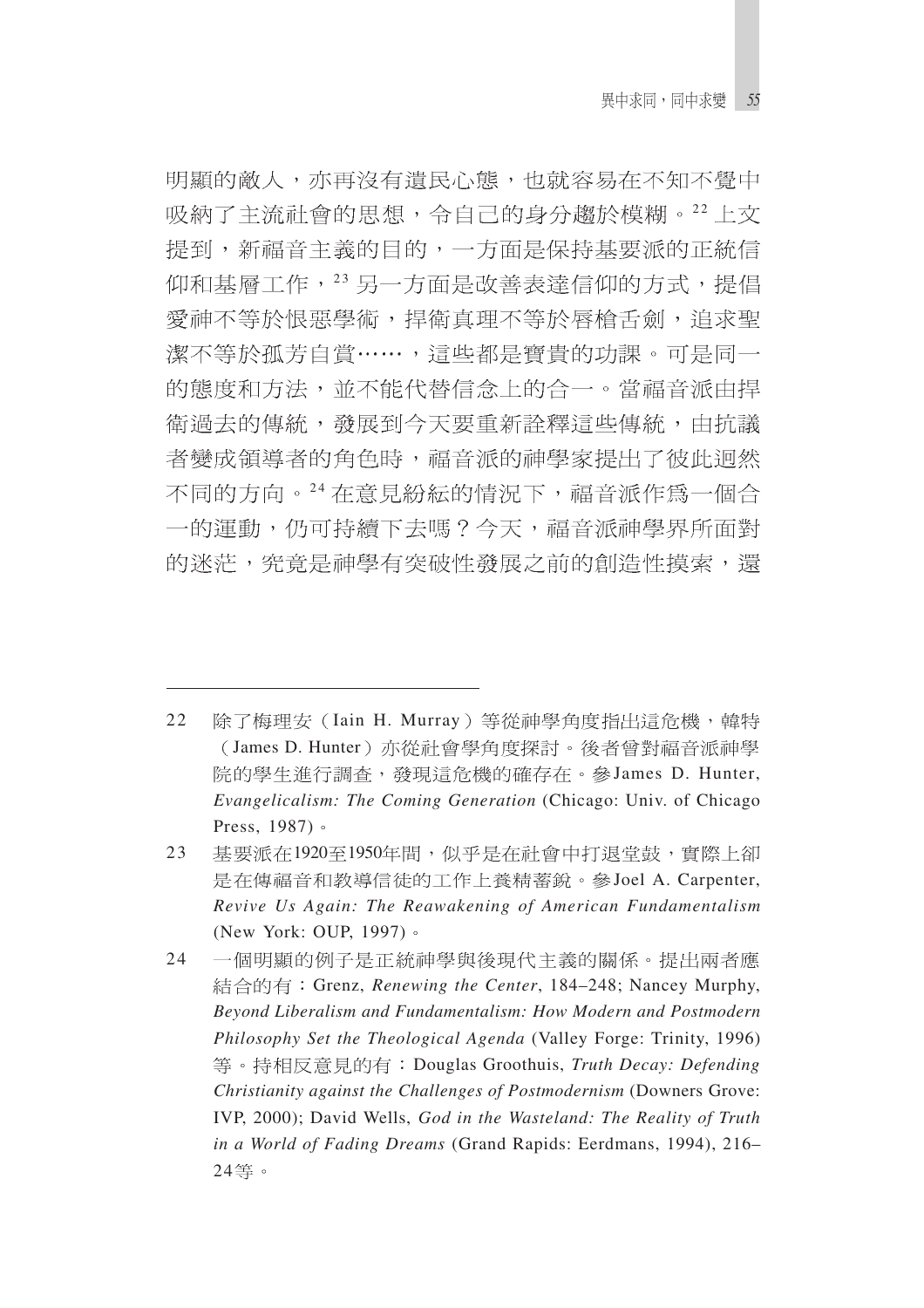56 中國神學研究院期刊 第三十八期 (2005.1)

是所謂福音派神學要分裂消逝的前奏?25我們只能在警醒 中等待,願神的祝福勝過我們一切的軟弱。

### (二)摸索中的神學

經過縱面(歷史)的描述,下文進一步繪畫福音派神 學的三個橫切面,較詳細地討論三個富爭議性的題目––– 護教學、聖經無誤論及時期學派,以反映福音派神學的複 雜性及持續演變。選擇這三個題目,一方面是筆者的興 趣,另一方面亦因它們往往被曲解。筆者嘗試盡量中肯地 介紹各方面的立場。

#### 1. 捍衛真理

福音是關乎真理,而不單是一種情感,這是福音派一 個基本的前設。簡單如學園傳道會的「屬靈四律」,亦強 調事實是火車頭,感情須跟隨事實的帶領。福音既是真 理,她與科學的真理又有甚麼關係?我們怎知道福音是事 實?這些都是護教學的課題。哲學上對真理的定義有不同 的傳統,福音派的護教學自然亦有不同學派。26

第一個學派可稱爲柏拉圖派。它強調人的理性可直接 尋找到真理,現實的觀察只能帶給我們偶發(contingent)

<sup>25</sup> 赫特、衛爾素、梅理安等可說是悲觀者,韋柏(Robert E. Webber)則縱覽新一代神學家的思想,並作出樂觀的預測,參R. E. Webber, *The Younger Evangelicals: Facing the Challenges of the New World* (Grand Rapids: Baker Books, 2002)

<sup>26</sup> Steven Cowan, ed., *Five Views on Apologetics* (Grand Rapids: Zondervan, 2000)。我的分類與此書編者並不完全相同。此書介紹了各派重 要的作者和作品,但目的像是要找出唯一正確的護教方法,以 致在作者之間有太多無謂的爭議。四個學派並非無法共容,特 別是柏拉圖派和實證派其實是可以互相補充的。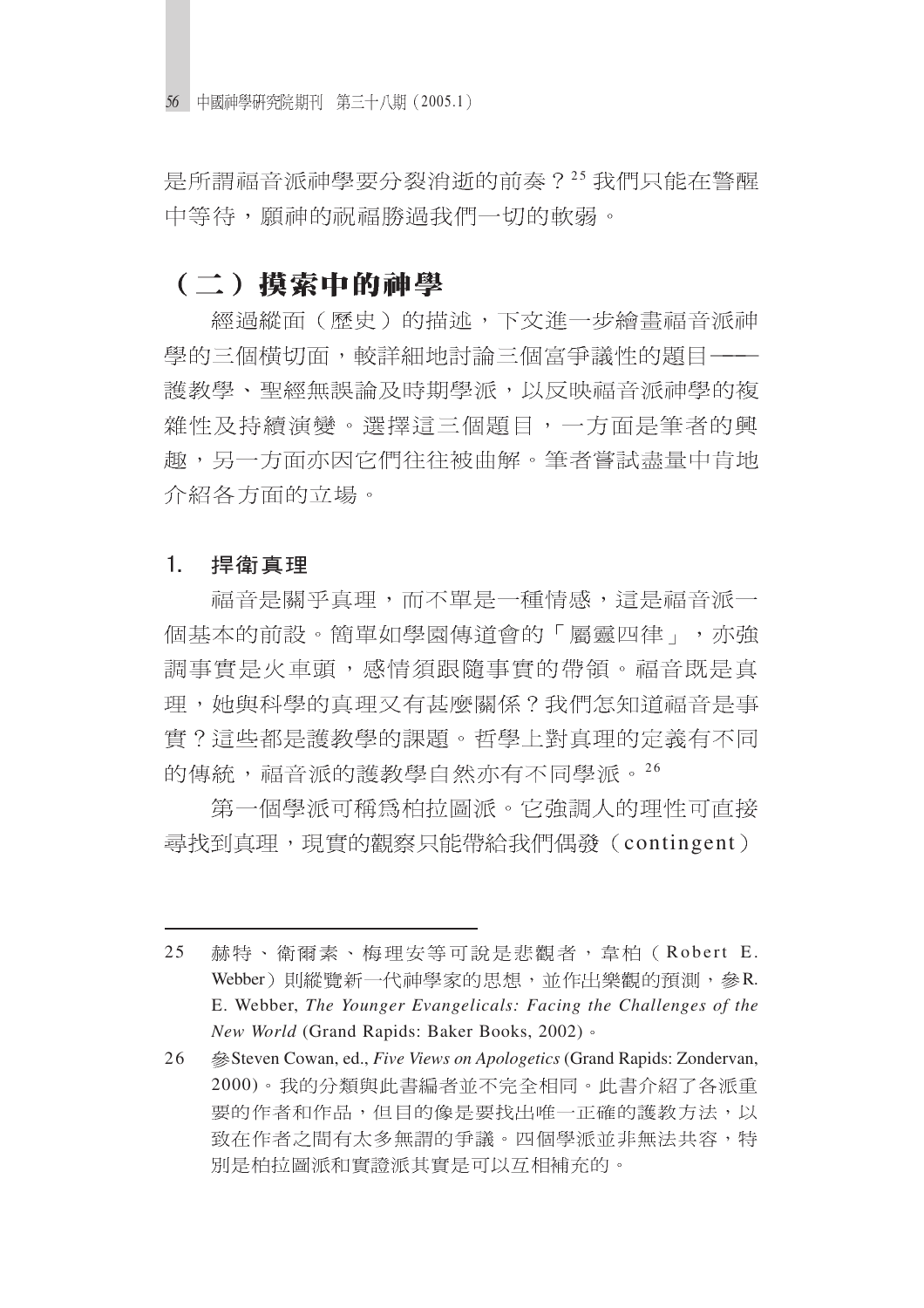的真理(如鐵比羽毛重),理性卻帶出必然(necessary) 的真理(如一加一等於二)。循這進路,有些哲學家認爲 基督教的道理 (特別是神的存在) 是可以從一些不辯自明 (self-evident)的原則推演出來的。在這學派的福音派哲 學家中, 曹斯樂 (Norman Geisler) 可能是最廣為人知的作 者。他的《基督教護教學》27 嘗試證明各種哲學系統(唯 物主義、唯心主義等)都是自相矛盾,唯有單一神論 (theism)能涌過理性的考驗。他的作品可說是範圍寬 廣,可惜嚴謹不足。另一學者克偉廉(William Lane Craig)以宇宙論 (cosmological argument) 去證明神的存 在,是具學術水準的佳作範例。28 這些哲學家的研究方法 類似中世紀的經院神學家,自然地他們會鑽研中世紀的作 品,一方面護教,另一方面為新教(Protestantism)和天 主教的對話鋪路。

第二個學派是實證派。這派強調可靠的知識來自外在 的世界,比方一張椅子的存在是毫無疑問的,數字的存在 本質才是疑問;這學派也認爲實證方法亦是科學的方法。 循這進路,神的存在就是一個理論的假設,護教的目標是

<sup>27</sup> *Christian Apologetics* (Grand Rapids: Baker Books, 1976). *Baker Encyclopedia of Christian Apologetics* (Grand Rapids: Baker Books, 1998) 在該百科全書以八百多頁的篇幅,論證一切反基督教的思想意 識都是不合邏輯的。

<sup>28</sup> *The Kalam Cosmological Argument* (London: Macmillan, 1979). 一本採取這進路的福音派哲學的入門作品是: J. P. Moreland and William Lane Craig, *Philosophical Foundations for a Christian Worldview* (Downers Grove: IVP, 2003)。此書的兩位作者都相信理性可推演 出重要的客觀真理,自然地他們也敵視後現代主義(頁145-52),輕視唯心主義的批判。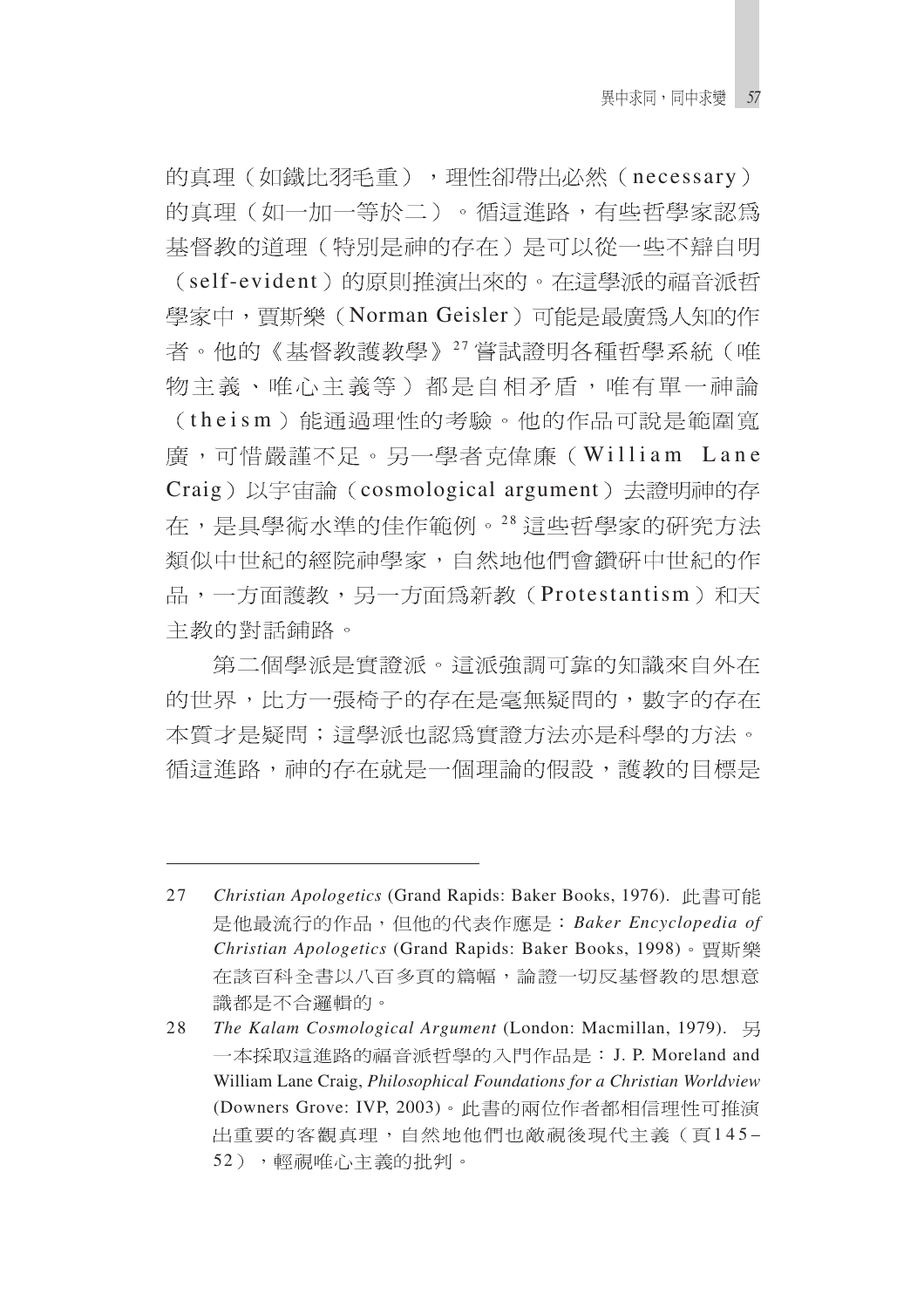論證這假設的現實支持,以致有神的或然率高過沒有神的 或然率。史榮本(Richard Swinburne)是這學派的代表人 物。29以他爲例,如果說柏拉圖派著重推演,實證派則著 重歸納。

第三個學派是唯心學派30。從康德開始的唯心主義, 一直在探索人的意識與物質世界之間的關係:假如兩者是 截然不同的,我們又如何能知道這物質世界?如果有共涌 點, 到底是甚麼?有沒有甚麼最高原則(principium)能夠 同時解釋人的意識和物質的本質?人的理性能發現這原則 嗎?……31 循這進路,護教的目的就是要論證一點:用任 何理性所提供的最高原則去解釋世界,最終都會自相矛 盾;唯有神及祂的啓示能作這最高原則。范泰爾 (Cornelius Van Til) 的前提式護教法 (presuppositional apologetics)便是採用這進路。32他指出最高原則既是解 釋一切現象的前設,就不能由其他更明顯的東西去直接證

- 30 這是"idealism"通常的翻譯,也是個不幸的翻譯。「唯心」好像 是否定了物質世界的存在,但大部分唯心哲學家都肯定物質世 界的實存,他們的共通點是強調人在認知過程中自發的地位。
- 31 有關德國唯心主義及其對最高原則和理性的限制的辯論,可參 Karl Ameriks, ed., *The Cambridge Companion to German Idealism* (Cambridge: CUP, 2000)
- 32 Greg L. Bahnsen, *Van Til's Apologetic: Readings and Analysis* (Phillipsburg, NJ: Presbyterian & Reformed, 1998)。一般福音派哲學家對唯心主義的不耐煩, 加上 范氏好戰的文風,使他常被人曲解。范泰爾及其門生把他的方 法形容為唯一合乎聖經,並完全自成一格 (sui generis),只會 使人更難明白他的哲學。參范氏兩個門生的著作: Bahnsen, Van *Til's Apologetic*; John Frame, *Cornelius Van Til: An Analysis of His Thought* (Phillipsburg, NJ: Reformed & Presbyterian, 1995)

<sup>29</sup> 參氏著: The Existence of God, rev. ed. (Oxford: Clarendon, 1991)。 史榮本的著作甚多,歸納式的研究只是其中一部分。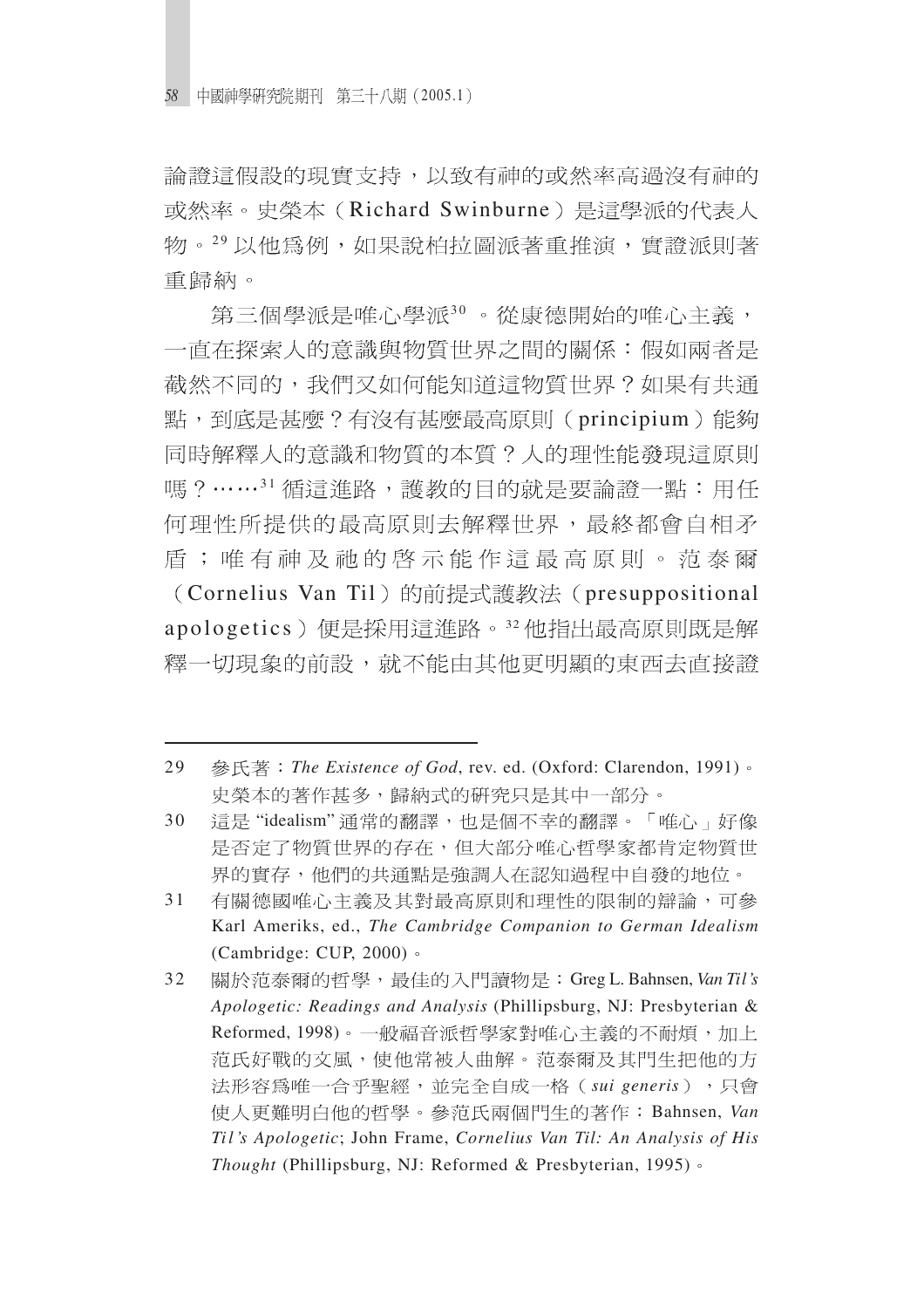明,只能涌渦間接的方法,辯證所有錯誤的最高原則都不 能白圓其說,唯有創浩主的真理能解釋人的意識和物質世 界的本質。

第四個學派是改革宗認識論(Reformed epistemology)。這派的代表人物是龐定加(Alvin Plantinga)。33以上的三個學派都假設能從一個可靠的方 法找到所有真理,但我們又怎知道神的存在是一個可以被 證明或否定的問題?這學派否定有不辯自明的真理,認為 在絕對層面上,基督教信仰的真假是無法回答的,但基督 教的信仰依然有理性根據,因為我們認知相信的過程是合 乎理性的。換句話說,改革宗的認識論把相信有神,和相 信其他眾所週知、但卻難以證明的真理(如「其他人有自 由意志 」)兩者加以比較,由此論證假如相信後者是合乎 理性的,那麼相信有神亦合乎理性。

或許我們可以把那些強調基督教不需要、亦不可能作 護教的神學家,列為另一派。34本文無暇就此一一細談, 但可以作的結論是福音派有豐厚的哲學資源,可從不同的 傳統去論證福音的真實性。每一個哲學傳統都有其優點和 缺點,在這方面,福音派的多樣性是一個祝福。

#### $2<sub>1</sub>$ 聖經無誤論

假如我們要選一幅最能代表福音派在二十世紀的旗 幟,聖經的權威性是自然的首選。教會從起初已強調聖經 的神性和權威。在初期教會和中世紀教會,聖經的權威主

<sup>33</sup> *Warranted Christian Belief* (New York: OUP, 2000) 加著作多而影響深遠,我們無法詳談。

<sup>34</sup> 韓偉士 (Stanley Hauerwas)和米秉恆 (John Milbank) 可說是代 表人物。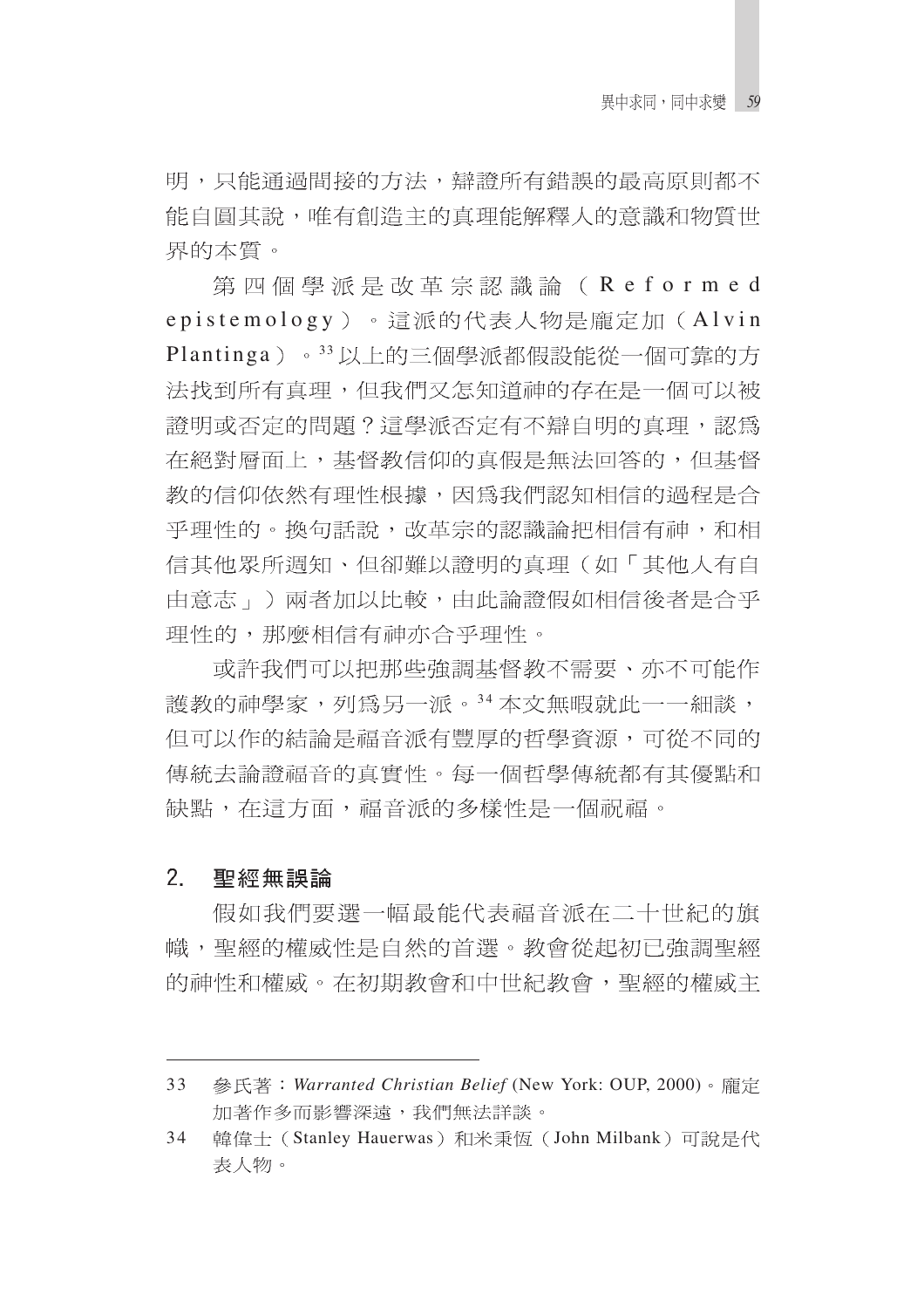要是指聖經中所宣告的人生智慧;那時尙未有一套完整的 啓示和默示的神學。及至宗教改革提出唯獨聖經的口號, 聖經的神性意義才有澄清的迫切需要。35

天主教的看法是:經文的意義是含糊、甚至互相矛盾 的,原文的手稿在流傳的過程中,已留下無法補救的錯 誤,需要教宗運用神聖的權威,按照拉丁文聖經去教導信 徒。新教經院學者則予以反駁,強調聖經並不需要其他權 威去補救,神既是全能的,祂可以保守經文在傳遞過程中 不會發生無法更正的訛誤,36 祂也可以保守聖經的作者不 會教導任何錯誤的東西。爲甚麼無誤是這麼重要?因爲

<sup>35</sup> 聖經無誤論是否教會一貫的教導,是福音派神學爭辯已久的課 題之一。參Thomas Buchan, "Inerrancy as Inheritance? Competing Genealogies of Biblical Authority," in *Evangelicals and Scripture: Tradition, Authority and Hermeneutics*, ed. Vincent Bacote, Laura C. Miguélez, and Dennis L. Okholm (Downers Grove: IVP, 2004), 42– 54。我們不應強迫教父去回答他們沒有準備回答的問題。一方 面他們固然假設聖經一切的記載都是可靠的,另一方面,這並 不代表他們會在十七世紀的辯論中採取同樣的立場。

<sup>36</sup> 杜麟 (Dorrien, Remaking, 22) 和葛倫斯 (Grenz, Renewing the Center, 68) 說涂樂天 (F. Turretin) 相信不但聖經的原稿是無誤, 就是 傳統中的手抄稿也是無誤的。這是個明顯的錯誤。葛倫斯所參 考的涂氏資料 (Francis Turretin, *Institutes of Elenctic Theology*, trans. George Musgrave Giger, ed. James T. Dennison [Phillipsburg, NJ: Presbyterian & Reformed, 1992], 1:107) 只是說在所有手抄稿的對照下, 不會 出現仍無法被更正的錯誤 (參Turretin, Institutes, II.5.10, 72-73)。 涂樂天和華菲德一樣,相信只有原稿是無誤的。至於杜麟 Dorrien, *Remaking*, 22–24 聖靈的工作,亦是曲解。涂樂天不是說聖經的無誤使我們信 服,而是說當聖靈說服我們聖經是神的話語時,理性亦告訴我 們神的話自然反映神的完美。經院神學往往被人誤解爲唯理主 Timothy Phillips, *Francis Turretin's Idea of Theology and Its Bearing upon His Doctrine of Scripture* (PhD diss., Vanderbilt University, 1986)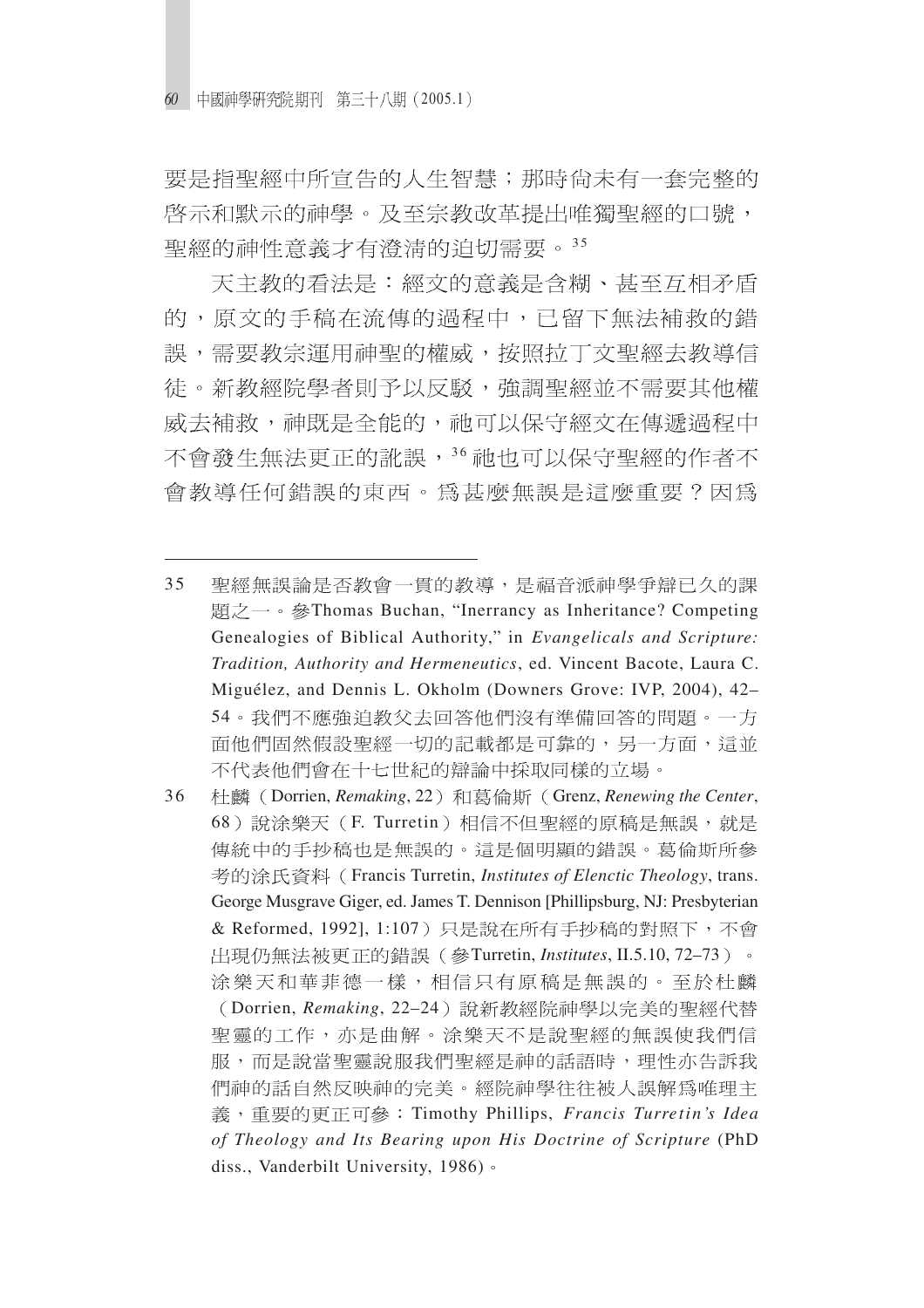「假如在不大重要的事上可以有錯誤,爲甚麼在更重要的 事上就不會有錯?這樣誰又能向我保證:基要的經文沒有 瑕疵或錯誤?」37 淮一步看,如果聖經不是完全可靠,那 又由甚麼來決定某節經文是否有錯?是理性、教宗,還是 主觀的領受?對新教經院神學家而言,三者都是不可接受 的答案。在涂樂天(F. Turretin)看來, 聖經中的所謂錯誤 和矛盾,其實都可以有合理的解釋。38

上文已提及,當聖經批判在美國學府中興起後,華菲 德發表了數篇捍衛聖經權威的文章。華氏認為他不過是闡 述教會的傳統教導:「從起初到今日,教會已用盡方法去 見證她的信念, 就是聖經所有的宣告都具有神聖的可靠 性。」39他的立論與涂樂天相同,聖經的神性必然包括它 的無誤,正如主耶穌的「人性是真的人性,卻因不會與它 聯合的神性分隔行事而致陷入罪中。同樣,在聖經的寫作 過程中,神和人是同時動工,人的作者會在經文中留下他 的痕跡,但卻不會陷入人會犯的錯誤中。」"壁菲德嘗試 以嚴謹的釋經,證明耶穌和使徒對聖經的看法也是聖經無 誤。41

聖經的無誤(inerrancy)並不是福音派每個傳統都擁 護的信念, 42 但在基要派作塹壕戰的年代, 聖經的無誤成

<sup>37</sup> Turretin, *Institutes*, II.5.7, 71

<sup>38</sup> 同上書, II.5.9-26, 72-85。.

<sup>39</sup> Warfield, *Inspiration and Authority*, 111–12

<sup>40</sup> 同上書,百162-63。

<sup>41</sup> B. B. Warfield, "The Biblical Idea of Revelation," in *The Inspiration and Authority of the Bible*, 131–66

<sup>42</sup> 參Donald W. Dayton, "The Pietist Theological Critique of Biblical Inerrancy," in *Evangelicals and Scripture: Tradition, Authority and Hermeneutics*, 76–89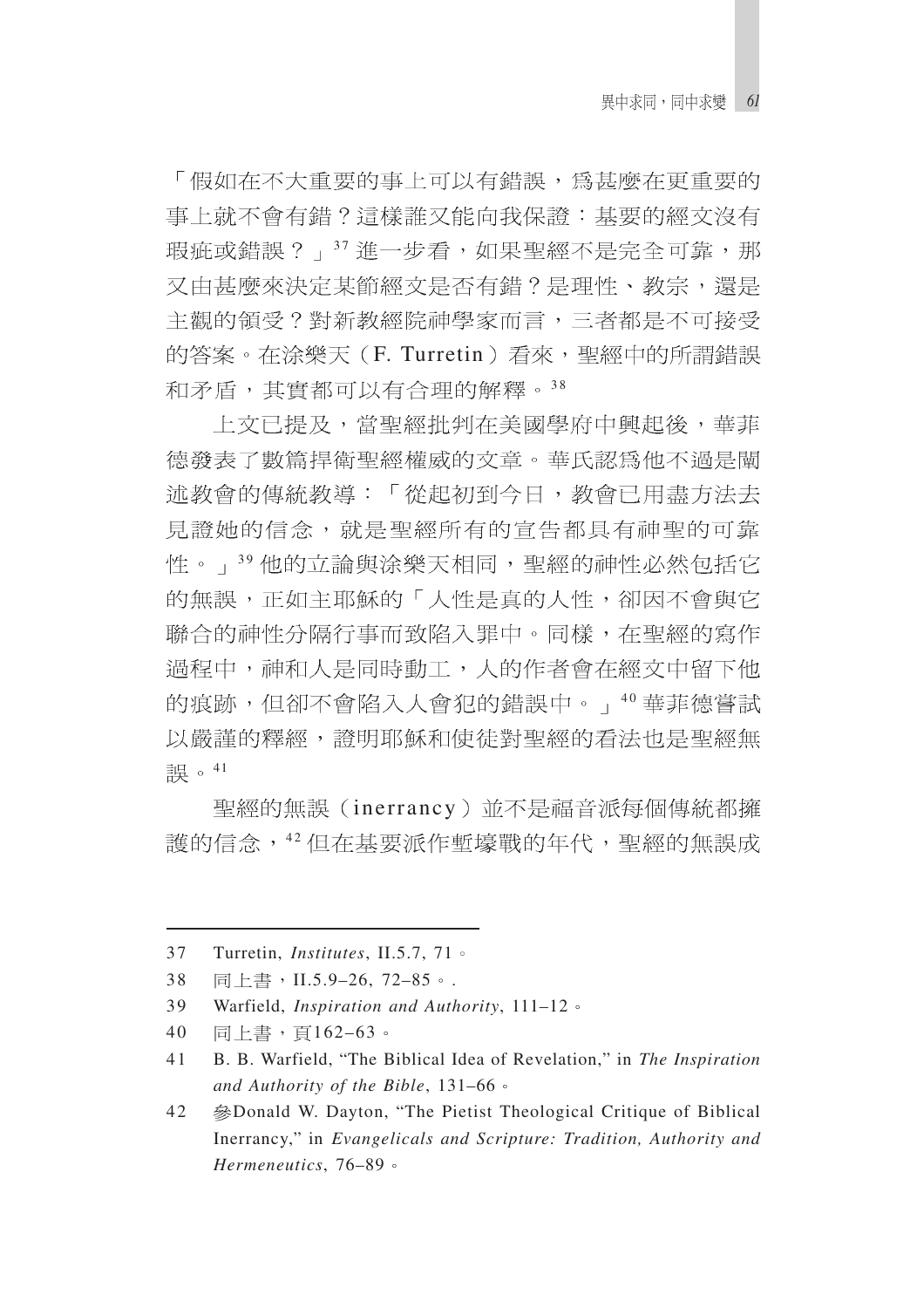爲共有的口號,亦是福音派神學會社唯一的信仰條款。隨 著新福音派興起,聖經的無誤卻掀起了一場風暴,而風眼 是福樂神學院。1959年,卡奈爾(E.J. Carnell)因健康理 由,辭去該院院長職務,院中支持和反對無誤論是基要信 仰的兩派老師, 43 遂展開一場既爲神學辯論, 亦爲爭奪民 意而起的爭執,試圖左右神學院的方向。1962年,神學院 創辦人之一傅察理 (Charles Fuller) 的兒子傅德寧 (Daniel Fuller) 從瑞十學成回校, 出任教務長一職。他在董事會議 中,指出聖經有些錯誤是無法解釋或消除的,聖經只是在 與救恩有關的事上絕對可靠。卡奈爾隨即回應,強調聖經 的無誤並非建基在客觀歸納的結果上,而是聆聽神的話語 所必須具備的前設。但學院已投了決定性的一票,繼而赫 伯特(David Hubbard)當選為院長,為反對派贏得決定性 的勝利。支持聖經無誤的教授逐一離開。1967年,福樂神 學院的信仰宣言刪除了聖經無誤的字眼,宣稱聖經是信仰 和生活的絕對可靠(infallible)的標準。44

在離開的教授之中, 林賽 (Harold Lindsell) 把風暴帶 到更廣的圈子。他在1976年出版《為聖經而戰》45一書, 指控福樂神學院已然變節,並強調骨牌效應,認為只要在 無誤論上失守,其他的基要信仰也會逐一瓦解。一些福音

<sup>43</sup> 支持的有E. J. Carnell, Wilbur Smith, Gleason Archer, Harold Lindsell; 反對的有Paul K. Jewett, George Ladd, William LaSor。

<sup>44</sup> 福樂神學院的事件,參Dorrien, Remaking, 95-101; Marsden, *Reforming Fundamentalism*, 197–229

<sup>45</sup> *The Battle for the Bible* (Grand Rapids: Zondervan, 1976). 朱惟樸(Paul K. Jewett)的著述作為骨牌效應的證據,參P. K. Jewett, *Man as Male and Female*: *A Study in Sexual Relationships from a Theological Point of View* (Grand Rapids: Eerdmans, 1975)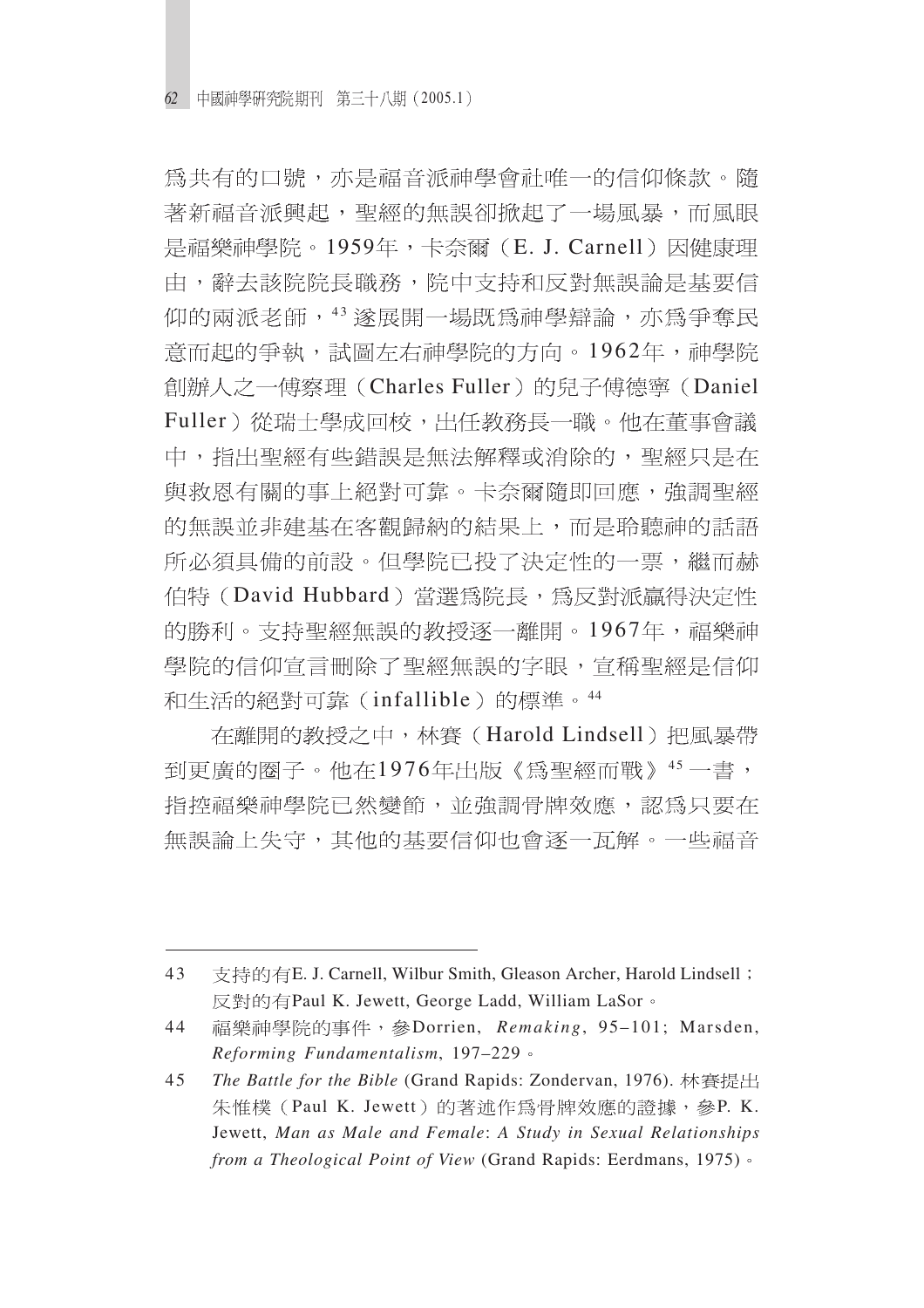派的神學家46提出一條中間路線,既認同無誤論,又否定 無誤論是福音派信仰的必具條件。1978年,聖經無誤論國 際理事會 (International Council of Biblical Inerrancy) 在 芝加哥召開大會,發表《芝加哥聖經無誤宣言》,47解釋 和捍衛無誤論。另一方面,福音派神學家林本納(Bernard Ramm)和潘嘉樂 (Clark Pinnock) 先後在八十年代間改變 立場,開始否認無誤論是聖經的教導。林本納的觀點與巴 特接近,認為經文見證神的啓示;潘嘉樂則強調聖經的權 威是建立在聖靈的工作上,而不是在經文的完美。48 他們 代表了福音派中一些重要的論點。到今日,福音派在無誤 論上仍然意見分歧。

本文的目的不是要衡量誰對誰錯。從神學角度看,支 持無誤論的神學家要對各種關於聖經的現象提供合理的解 釋;單談前設的重要,是缺乏說服力的。49反對無誤論的 神學家要解釋聖經的神性的意義,並以經文去引證他們的 看法合乎耶穌和使徒對舊約的熊度。從歷史角度看,無誤 論的爭拗反映了福音派內在的危機:福音派原是基於信仰 的合一而組成的一個群體,但每一則信仰宣言都有它含糊 的地方,要澄清就會帶來分歧,不澄清又會令宣言變成空 洞。無論如何,要在開明和忠於傳統之間謀求平衡發展,

<sup>46</sup> 如巴刻及卡爾亨利 (Carl Henry)。

<sup>47</sup> 官言和大會中發表的一些文章,收錄在Norman L. Geisler, *Inerrancy* (Grand Rapids: Zondervan, 1980)

<sup>48</sup> Dorrien, *Remaking*, 123–52

<sup>49</sup> 譬如無誤論強調原稿的重要,但舊約的書卷是否只有一個版本 的原稿?參J. Daniel Hays, "Jeremiah, the Septuagint, the Dead Sea Scrolls and Inerrancy: Just What Exactly Do We Mean by the 'Original Autographs'?" in *Evangelicals and Scripture: Tradition, Authority and Hermeneutics*, 133–49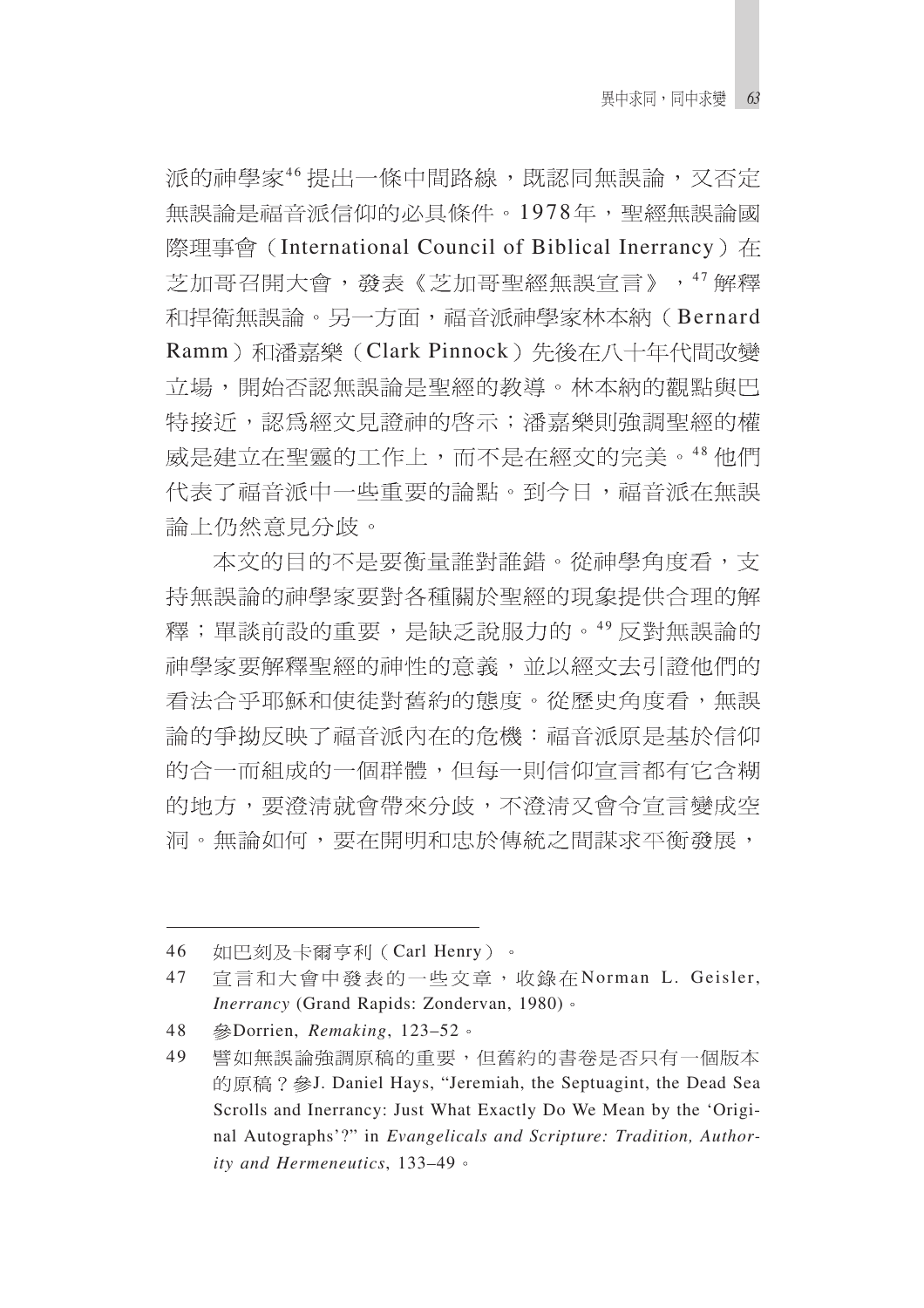是不可能在原地踏步不前的。

#### $3.$ 時期學派

戴斌 (John Nelson Darby, 1800-1882) 是現代時期學 派的始祖。50 教會從開始51已談論神救恩計劃的不同時 期,前千禧年主義52亦有悠久歷史。戴斌的特點是把以色 列看作千禧年的主人翁,認爲神是根據不同的約去拯救以 色列人和外邦人。他洞察到舊約對以色列人未來的應許, 都是用世上的事物來表達,譬如以賽亞書六十五章提到長 壽、安居、猛獸變爲溫馴等,而新約眾多的應許都是屬靈 方面的福氣,兩者在性質上明顯有異,他的結論是這兩種 祝福代表了兩個不同的約。教會時代是以色列人拒絕耶穌 的結果,是舊約與千禧年之間的一段插曲。

戴斌在1859至1874年間,七次從英國到美國和加拿大 巡迴演講。他的教會論不被接受, 53 他的末世論卻慢慢流 行起來。上文提到,讀經大會約於1870年開始盛行,末世 論成爲這些大會的熱門題目。這一方面是一種反攻:既然 現代主義攻擊聖經是受時空限制的作品,反映古人的偏見

- 譬如聖經中的希伯來書。 51
- 52 前千禧年主義認爲啓二十1~6所啓示的,是一個未來的一千年黃 金時期。
- 53 倪析聲卻深受他的教會論影響。

<sup>50</sup> 有關時期學派的人事的歷史,參M. Couch, ed., *Dictionary of Premillennial Theology: A Practical Guide to the People, Viewpoints, and History of Prophetic Studies* (Grand Rapids: Krugel, 1996) L. V. Crutchfield, *The Origins of Dispensationalism: The Darby Factor* (New York: Univ. Press of America, 1985); Michael Williams, *This World is Not My Home: The Origins and Development of Dispensationalism* (Fearn, Rosshire: Mentor, 2003)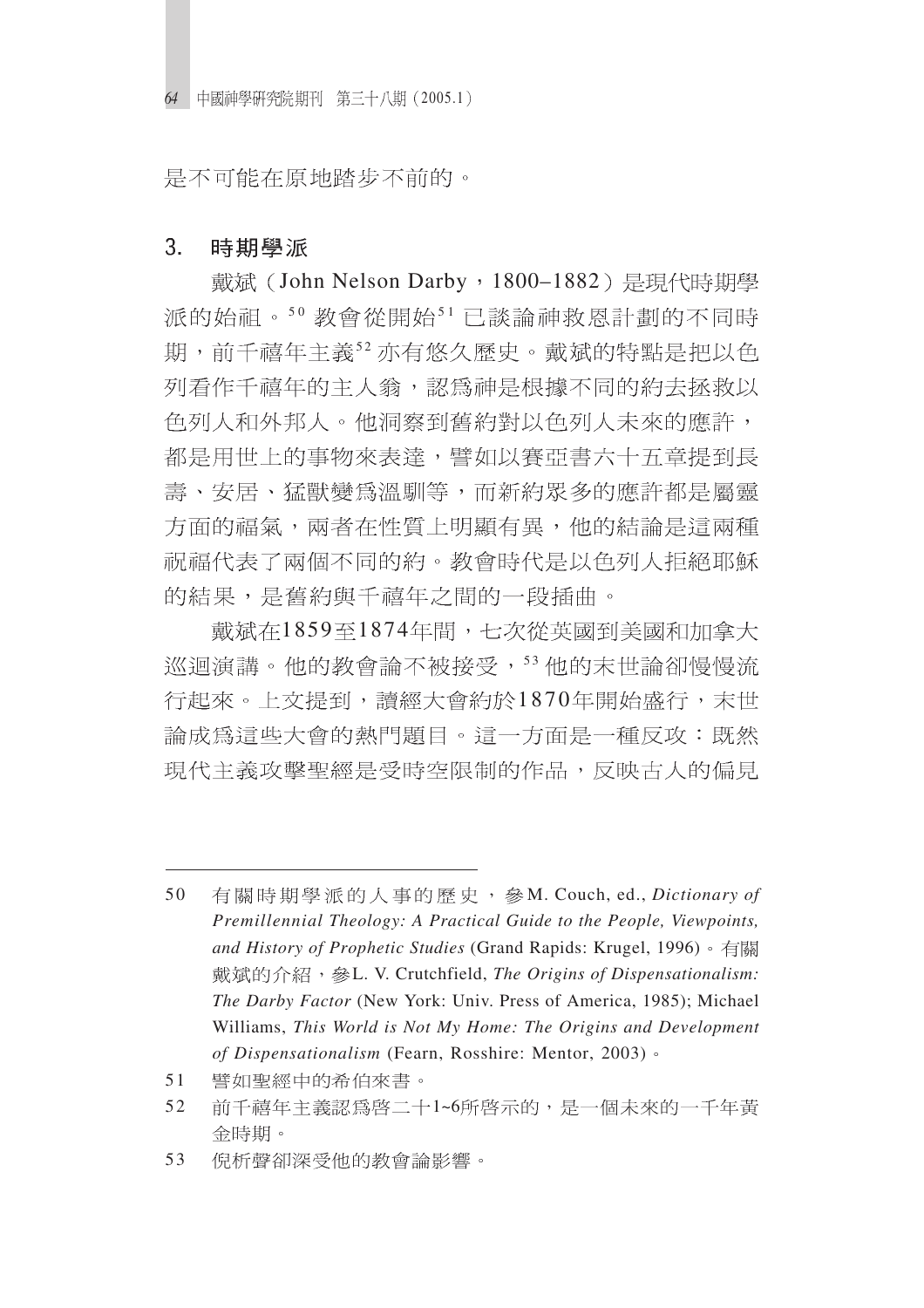與錯誤,末世論正好顯示聖經是超越時空、絕對完美的。 另一方面,聖經批判學自稱是科學的讀經方法,末世論的 系統往往要串連新舊兩約多處的經文,錯綜複雜,像是科 學化的歸納法所建立的讀經結果,足以與聖經批判抗衡。 此外,美國教會從清教徒開始已喜歡作末世的推測,直至 南北內戰,後千禧年是最流行的看法,很多基督徒相信黑 奴的解放會帶來福音的黃金時代, 54 結果十九世紀末卻是 個「鍍金時代」(Gilded Age),大企業壟斷經濟,貪污 猖獗,福音派的信徒開始對社會抱悲觀的熊度。時期學派 教導人相信這世界會每下愈況,直至基督從天降臨,建立 祂的千禧國度才有轉機,正好迎合這悲觀的傾向。

隨著末世論流行,引起爭議的細節也越來越多。尼加 拉瓜讀經大會於1900年後終止,便是因為組織者在災前被 提和災後被提55 的問題上出了分歧。1909年,由司可福 (C. I. Scofield) 主編的研讀本聖經出版,代表時期學派趨 於成熟,其注釋廣被接受爲時期學派的標準。司可福的門 生薛弗爾 (Lewis Sperry Chafer) 在1924年創辦達拉斯神學 院(Dallas Theological Seminary) 56,著重釋經和時期學派 的教導,令時期學派擁有了固定的學術討論園地。他又在

<sup>54</sup> 後千禧年主義相信現在的世界會不斷改善,舊約預言的黃金時 期有一天終必成爲事實。有關後千禧年主義如何成爲一種內戰 James Moorhead, *American Apocalypse: Yankee Protestants and the Civil War, 1860*–*1869* (New Haven: Yale Univ. Press, 1978) 。

<sup>55</sup> 時期學派認為但九 27的最後一個七,代表(千禧年之前)基督 第一次再來前的七年災難;被提是指帖前四13~17提及的,在世 的信徒被提至天空中與基督相遇。

<sup>56</sup> 該院創校時名為 "Evangelical Theological College", 1936年才改 爲今天的名稱。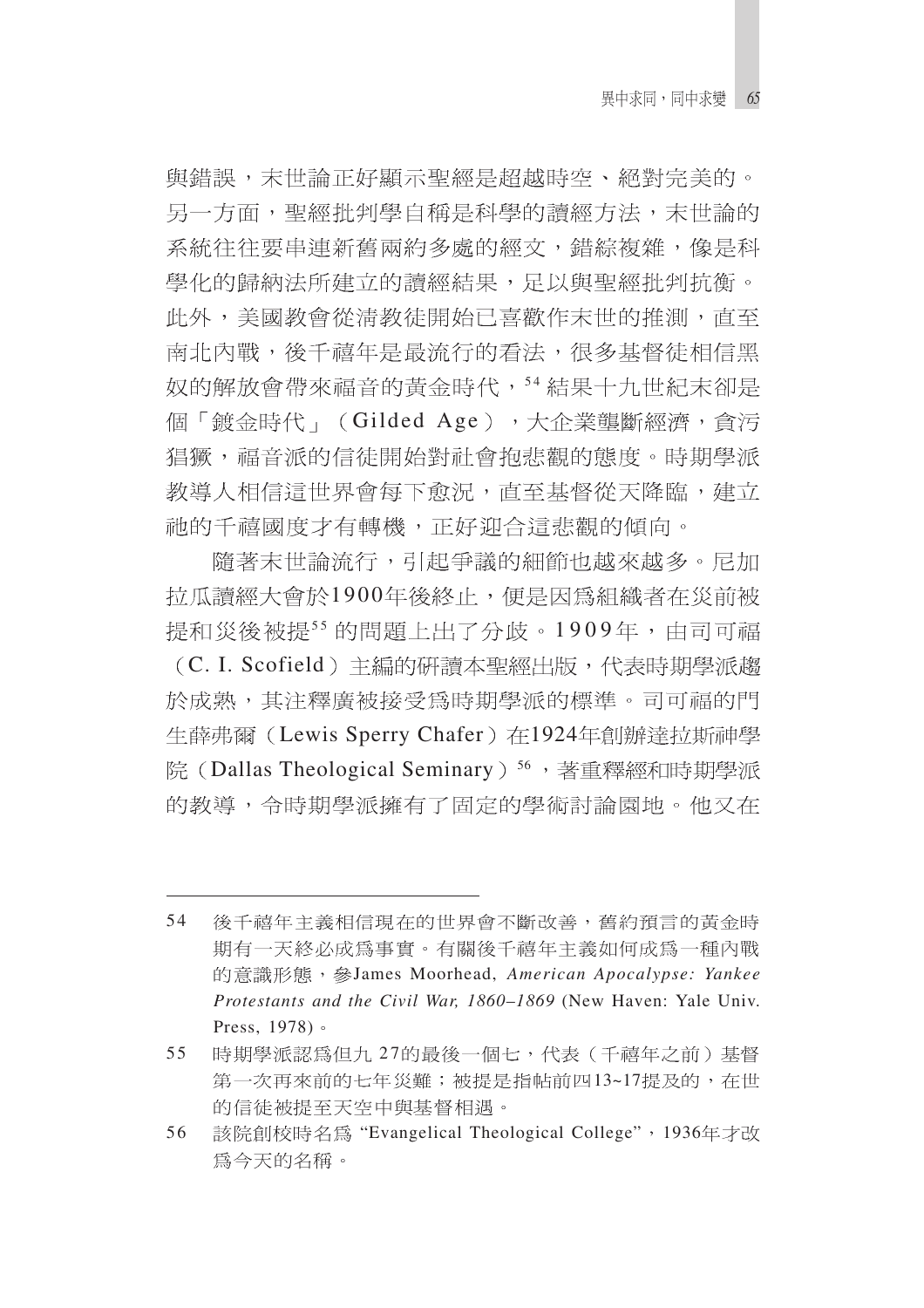**66** 中國神學硏究院期刊 第三十八期(2005.1

1948年出版多冊「系統神學」,成為時期學派神學的經典 之作。

時期學派預言以色列在千禧年時,會在耶路撒冷聖殿 重新獻祭。以色列在二次大戰後復國,令時期學派末世觀 的可信性驟增。特別是1967年的六日戰爭後,以色列再次 擁有耶路撒冷聖殿原址的主權,是否意味千禧年快將來 到?1973年,凌西何(Hal Lindsey)的《曲終人散》(The Late Great Planet Earth) 57 出版,用時期學派的末世論去 解釋中東局勢, 銷量詔渦四千萬本, 甚至影響及美國政 壇。58 這份對末世論的興趣至今仍未衰竭,《末日洣蹤》 (Left Behind) 小說系列的流行便是一例。<sup>59</sup>

另一方面,時期學派本來的出發點是詮釋聖經,它的 基礎不在於預告時事,因此時期學派的學者不斷回到聖 經,重新衡量他們的神學。60《司可福聖經》的初版強調

- 58 Michael Northcott, *An Angel Directs the Storm: Apocalyptic Religion and American Empire* (London: I. B. Tauris, 2004), 58–72
- 59 「末日迷蹤」系列共有十二本, 第一本是Tim LaHaye and Jerry B. Jenkins, *Left Behind: A Novel of the Earth's Last Days* **(**Wheaton, IL: Tyndale, 1995) 。 〔中譯〕黎曦庭、曾健時:《末日迷蹤》 鄭穎等譯(香港:福音證主, 2000)。大結局是Glorious *Appearing: The End of Days* (Wheaton, IL: Tyndale, 2004) Amy Johnson Frykholm, *Rapture Culture: Left Behind in Evangelical America* (New York: OUP, 2004)
- 60 C. A. Blasing and D. L. Bock, *Progressive Dispensationalism: An Up-to-date Handbook of Contemporary Dispensational Thought* (Wheaton: Victor Books, 1993), 9–56

<sup>57</sup> New York: Bantam Books, 1973. 此書最少有三個中譯本, 作者譯 名亦各不相同:《曲終人散》(香港:證道,1973)譯為「凌 西何」;《那日子》(台北:中國主日學,1974)譯為「何凌 西」;《地球文明的預言》(台北:希代,1975)譯為「林 賽」。本文以最早出版的證道譯本稱之。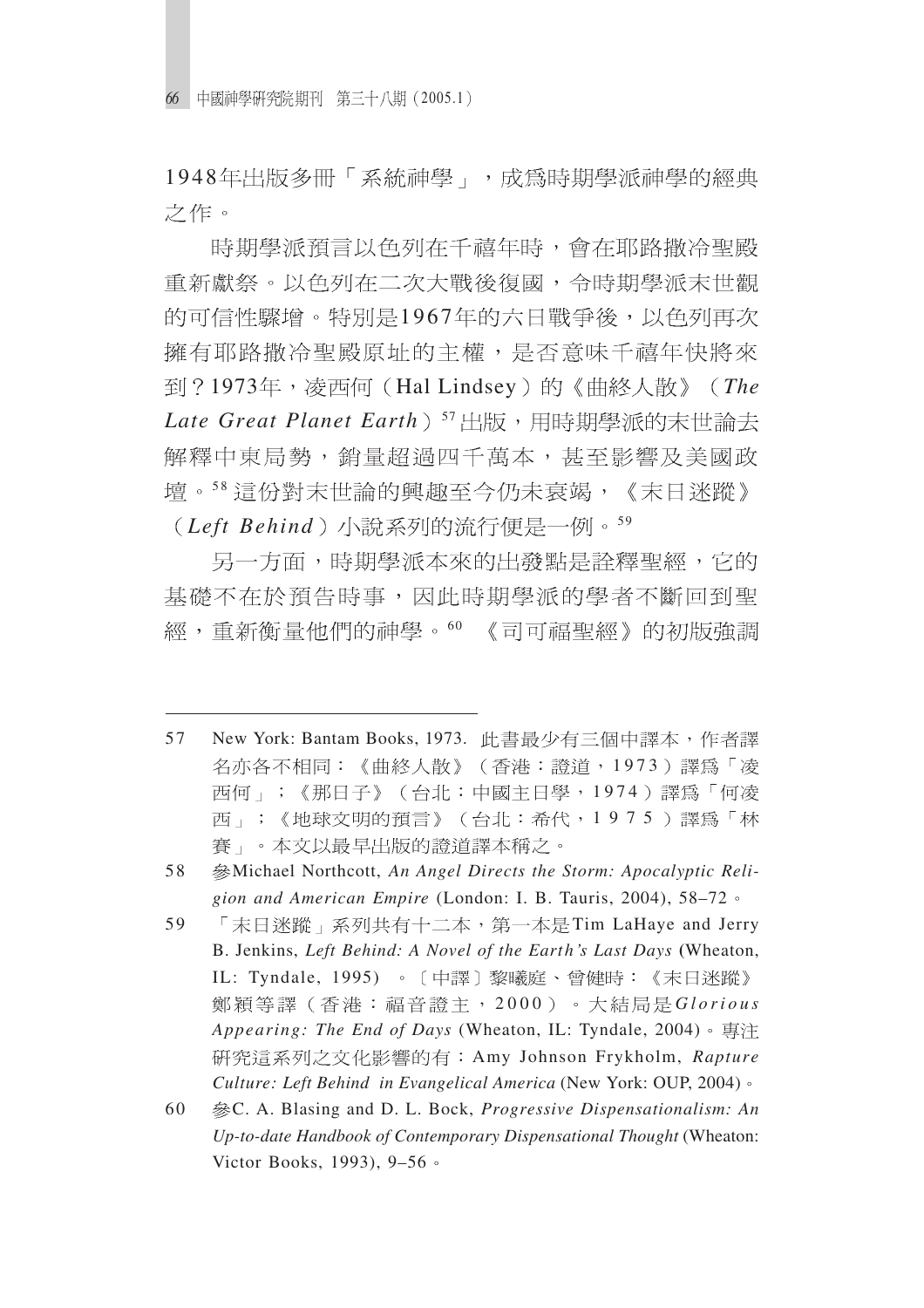神國和天國是不同的兩回事,前者以大衛王朝為中心,是 全然屬於未來的,後者則是神在永恆中的掌權。在賴特 (George E. Ladd) 61 及其他學者的批判下, 1967年修訂版 的《司可福聖經》強調兩者有其共通點,都是關於神的主 權,都是既屬現在、亦屬未來的事情。62八十年代,達 拉斯神學院和其他時期學派的學府有漸進式時期學派興 起,63提出雖然教會沒有取代以色列的地位,但神的救恩 是漸進的,舊約的應許有一部分確是在教會中應驗了,另 一部分仍須在千禧年中實現。目前時期學派學者之間的爭 議,主要是新舊約兩者間的關係,以及經文的詮釋原則。 這些都是聖經神學的主要課題,與末世論的猜測已毫無關 係。

簡而言之,時期學派的歷史可說是則「雙城記」。一 方持的是通行版,突顯聖經預知末來的能力;另一方持的 是學者版,討論的是聖經神學。兩者都可追溯至十九世紀 末的讀經大會。通行版的影響力往往是基於社會的因素, 學者版提供了一些理念框架,卻不能控制通行版的最後面 目。這是時期學派特有的諷刺嗎?我想不是的,福音派的

<sup>61</sup> George E. Ladd, *Crucial Questions about the Kingdom of God* (Grand Rapids: Eerdmans, 1952).

<sup>62</sup> 修訂的學者有Frank E. Gaebelein, Charles Feinburg, John Walvoord 等。新舊版的分別,參Hebert W. Bateman IV, ed., Three Central *Issues in Contemporary Dispensationalism: A Comparison of Traditional and Progress Views* (Grand Rapids: Kregel, 1999), 23–31

 $63$  除了注57和59提及的作品,較重要的著作尙有: C. A. Blaising and D. L. Bock, eds., *Dispensationalism, Israel, and the Church: The Search for Definition* (Grand Rapids: Zondervan, 1992) 學派在釋經方面的批評,可參V. S. Poythress, *Understanding Dispensationalism* (Grand Rapids: Zondervan, 1987)